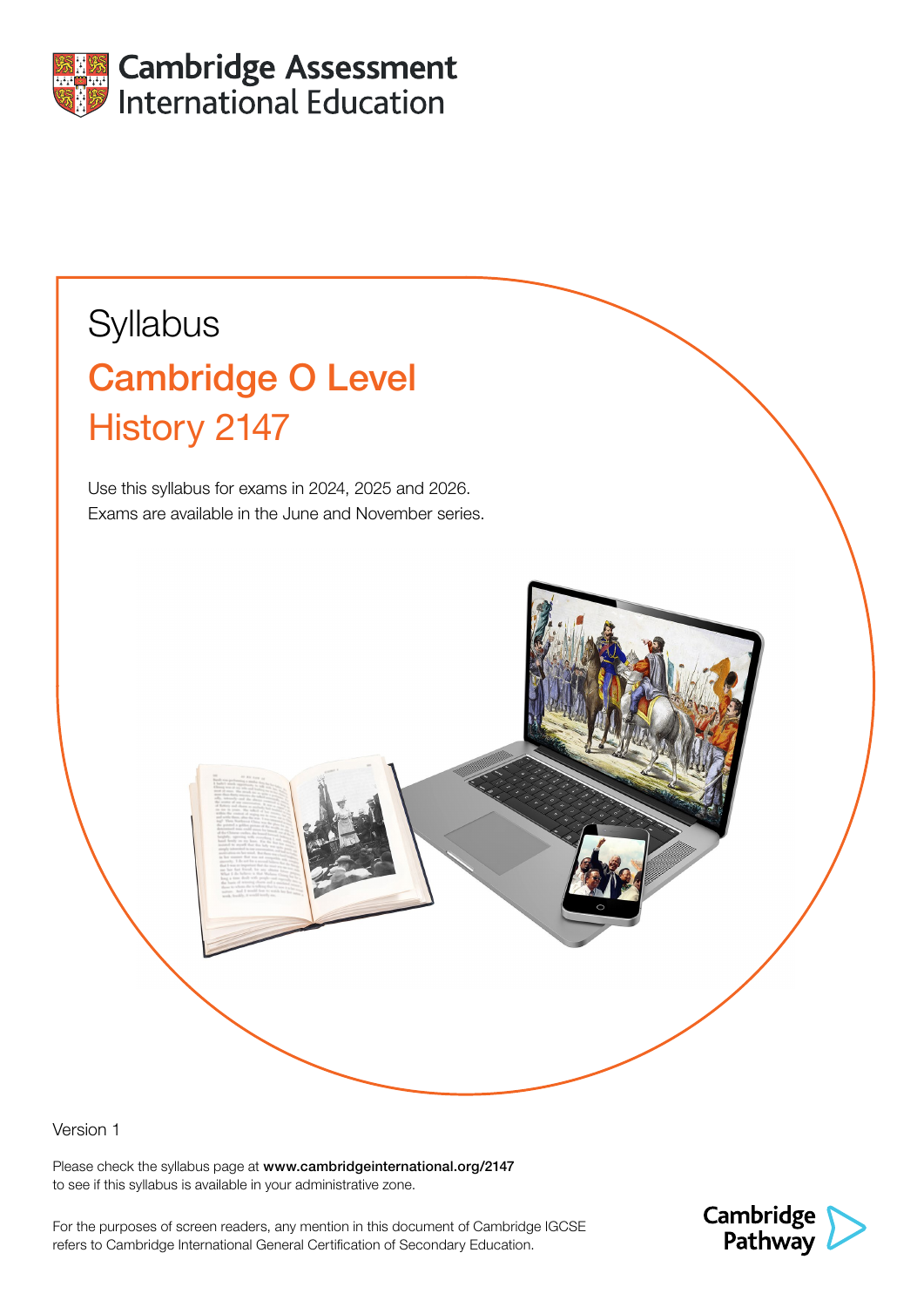# <span id="page-1-0"></span>Why choose Cambridge International?

Cambridge International prepares school students for life, helping them develop an informed curiosity and a lasting passion for learning. We are part of the University of Cambridge.

Our Cambridge Pathway gives students a clear path for educational success from age 5 to 19. Schools can shape the curriculum around how they want students to learn – with a wide range of subjects and flexible ways to offer them. It helps students discover new abilities and a wider world, and gives them the skills they need for life, so they can achieve at school, university and work.

Our programmes and qualifications set the global standard for international education. They are created by subject experts, rooted in academic rigour and reflect the latest educational research. They provide a strong platform for learners to progress from one stage to the next, and are well supported by teaching and learning resources.

Our mission is to provide educational benefit through provision of international programmes and qualifications for school education and to be the world leader in this field. Together with schools, we develop Cambridge learners who are confident, responsible, reflective, innovative and engaged – equipped for success in the modern world.

Every year, nearly a million Cambridge students from 10000 schools in 160 countries prepare for their future with the Cambridge Pathway.

School feedback: 'We think the Cambridge curriculum is superb preparation for university.' Feedback from: Christoph Guttentag, Dean of Undergraduate Admissions, Duke University, USA

#### Quality management

Cambridge International is committed to providing exceptional quality. In line with this commitment, our quality management system for the provision of international qualifications and education programmes for students aged 5 to 19 is independently certified as meeting the internationally recognised standard, ISO 9001:2015. Learn more at www.cambridgeinternational.org/ISO9001

©Cambridge University Press & Assessment February 2022

Cambridge Assessment International Education is part of Cambridge University Press & Assessment. Cambridge University Press & Assessment is a department of the University of Cambridge.

Cambridge University Press & Assessment retains the copyright on all its publications. Registered centres are permitted to copy material from this booklet for their own internal use. However, we cannot give permission to centres to photocopy any material that is acknowledged to a third party even for internal use within a centre.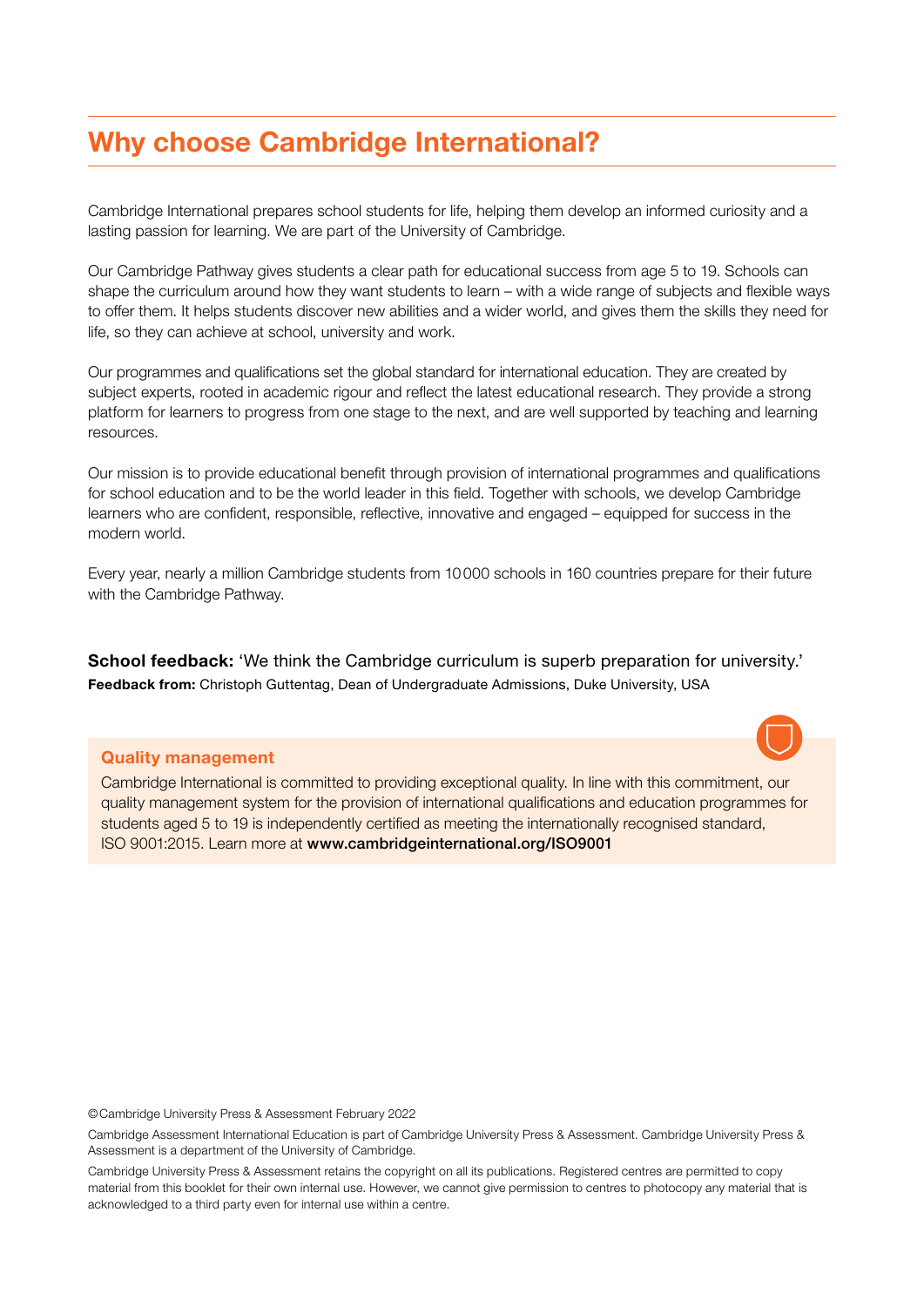# <span id="page-2-0"></span>**Contents**

| Aims                                             | 7  |  |
|--------------------------------------------------|----|--|
| Content overview                                 | 8  |  |
| Assessment overview                              | 9  |  |
| Assessment objectives                            | 10 |  |
|                                                  |    |  |
| Core content: Option A                           | 12 |  |
| Core content: Option B                           | 15 |  |
| Depth studies                                    | 19 |  |
|                                                  | 29 |  |
| Paper 1 - Structured Questions                   | 29 |  |
| Paper 2 - Document Questions                     | 29 |  |
| Command words                                    | 31 |  |
|                                                  | 32 |  |
| Before you start                                 | 32 |  |
| Making entries                                   | 33 |  |
| Accessibility and equality                       | 33 |  |
| After the exam                                   | 34 |  |
| How students and teachers can use the grades     | 34 |  |
| Grade descriptions                               | 35 |  |
| Changes to this syllabus for 2024, 2025 and 2026 | 36 |  |

Important: Changes to this syllabus

For information about changes to this syllabus for 2024, 2025 and 2026, go to page 36.

 $\boldsymbol{t}$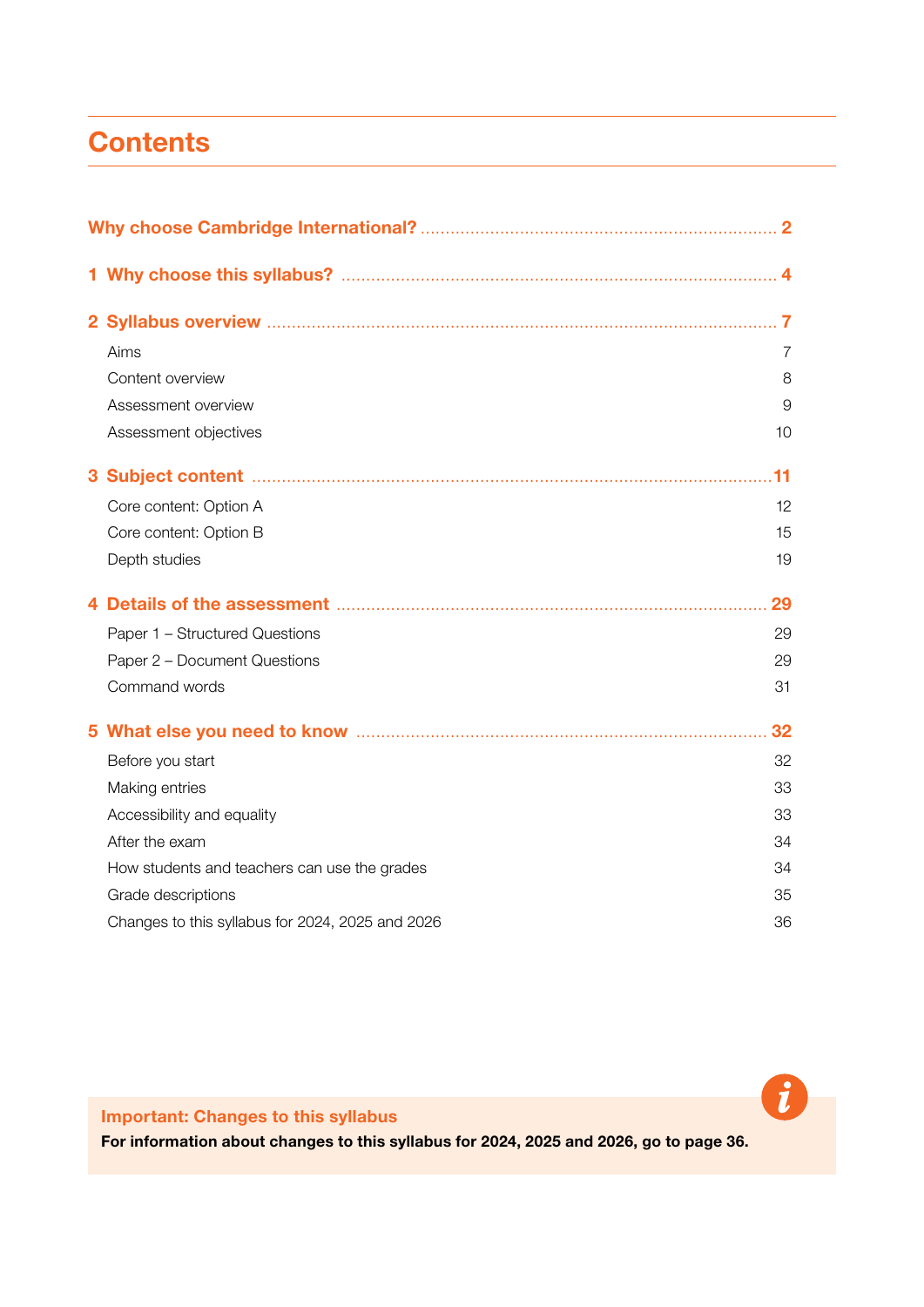# <span id="page-3-0"></span>1 Why choose this syllabus?

# Key benefits

Cambridge O Level is typically for 14 to 16 year olds and is an internationally recognised qualification. It has been designed especially for an international market and is sensitive to the needs of different countries. Cambridge O Level is designed for learners whose first language may not be English, and this is acknowledged throughout the examination process.

Our programmes balance a thorough knowledge and understanding of a subject and help to develop the skills learners need for their next steps in education or employment.

**Cambridge O Level History offers students the opportunity** to study world history in the nineteenth and twentieth centuries. It encourages learners to raise questions and to develop and deploy historical skills, knowledge and



understanding in order to provide historical explanations. Learners explore history from a diversity of perspectives, including social, economical, cultural and political.

Our approach in Cambridge O Level History encourages learners to be:

confident, exploring historical concepts such as cause and consequence, change and continuity, and similarity and difference

responsible, appreciating historical evidence and how to use it

reflective, gaining a greater understanding of international issues and inter-relationships

innovative, learning how to present clear, logical arguments

engaged, developing an interest in and enthusiasm for learning about and understanding the past.

School feedback: 'Cambridge O Level has helped me develop thinking and analytical skills which will go a long way in helping me with advanced studies.'

Feedback from: Kamal Khan Virk, former student at Beaconhouse Garden Town Secondary School, Pakistan, who went on to study Actuarial Science at the London School of Economics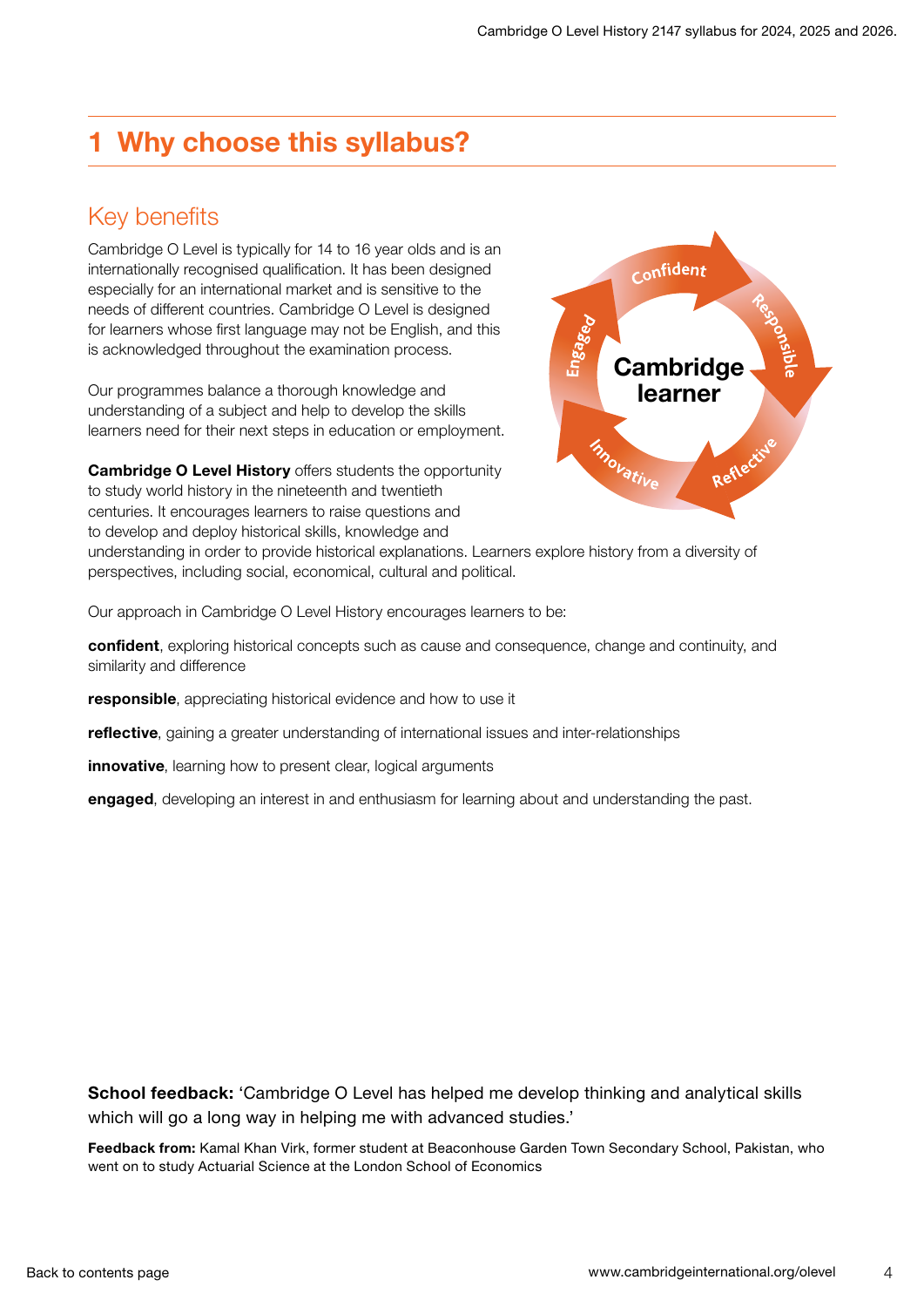# International recognition and acceptance

Our expertise in curriculum, teaching and learning, and assessment is the basis for the recognition of our programmes and qualifications around the world. The combination of knowledge and skills in Cambridge O Level History gives learners a solid foundation for further study. Candidates who achieve grades A\* to C are well prepared to follow a wide range of courses including Cambridge International AS & A Level History.

Cambridge O Levels are accepted and valued by leading universities and employers around the world as evidence of academic achievement. Many universities require a combination of Cambridge International AS & A Levels and Cambridge O Levels or equivalent to meet their entry requirements.

Learn more at www.cambridgeinternational.org/recognition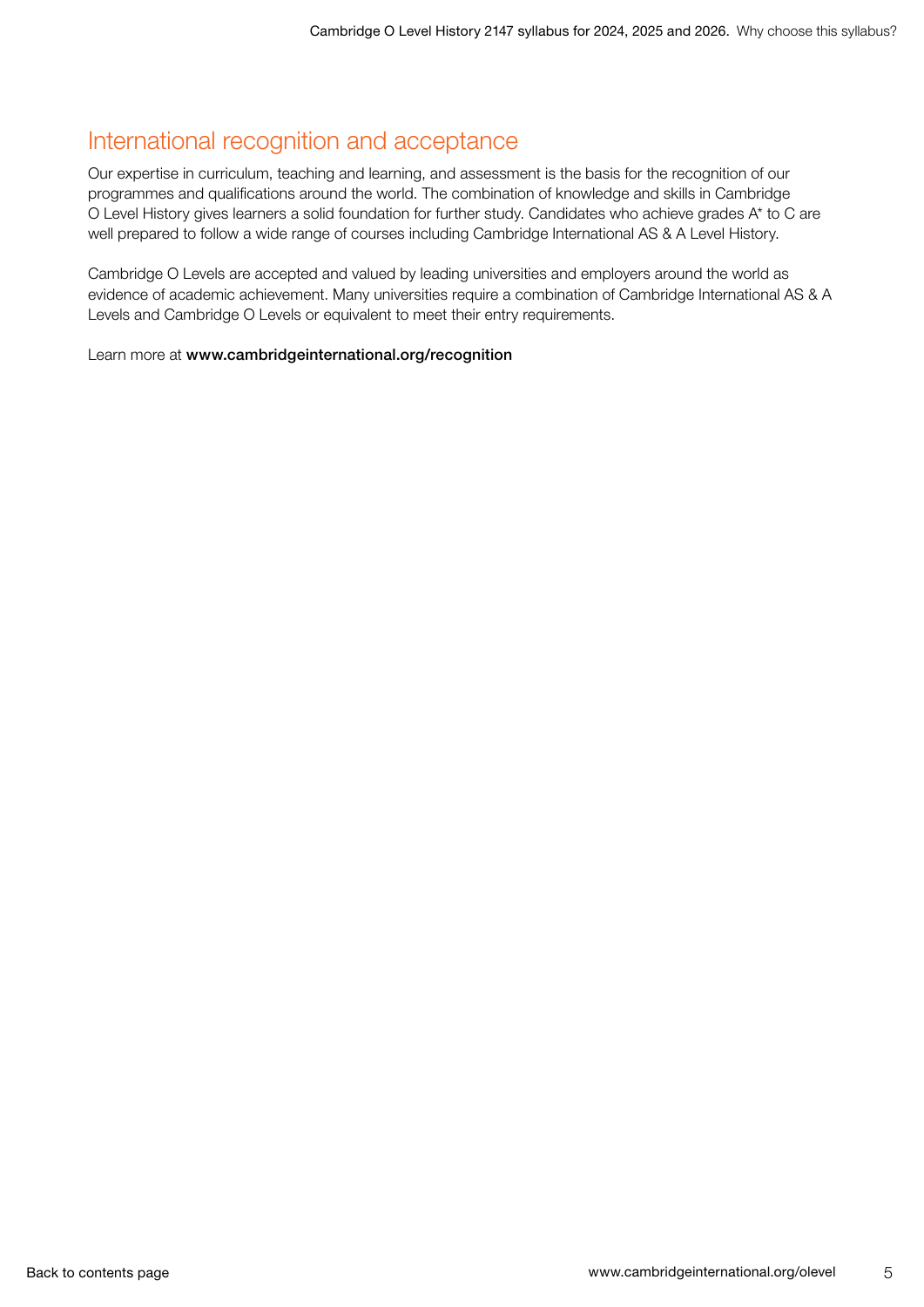# Supporting teachers

We provide a wide range of resources, detailed guidance and innovative training and professional development so that you can give your students the best possible preparation for Cambridge O Level. To find out which resources are available for each syllabus go to our School Support Hub.

The School Support Hub is our secure online site for Cambridge teachers where you can find the resources you need to deliver our programmes. You can also keep up to date with your subject and the global Cambridge community through our online discussion forums.

#### Find out more at www.cambridgeinternational.org/support

| <b>Support for Cambridge O Level</b> |                    |                                   |                     |                                                   |                 |                                                         |                       |
|--------------------------------------|--------------------|-----------------------------------|---------------------|---------------------------------------------------|-----------------|---------------------------------------------------------|-----------------------|
| <b>Planning and</b><br>preparation   |                    | <b>Teaching and</b><br>assessment |                     | <b>Learning and revision</b><br>Example candidate |                 | <b>Results</b><br><b>Candidate Results</b><br>$\bullet$ |                       |
|                                      | Next steps guides. | $\bullet$                         | Endorsed resources. |                                                   | responses.      |                                                         | Service.              |
| $\bullet$                            | Schemes of work.   | $\bullet$                         | Online forums.      |                                                   | Past papers and | $\bullet$                                               | Principal examiner    |
|                                      | Specimen papers.   | $\bullet$                         | Support for         |                                                   | mark schemes.   |                                                         | reports for teachers. |
|                                      | Syllabuses.        |                                   | coursework and      | ٠                                                 | Specimen paper  | $\bullet$                                               | Results Analysis.     |
|                                      | Teacher guides.    |                                   | speaking tests.     |                                                   | answers.        |                                                         |                       |

Sign up for email notifications about changes to syllabuses, including new and revised products and services at www.cambridgeinternational.org/syllabusupdates

### Professional development

We support teachers through:

- Introductory Training face-to-face or online
- Extension Training face-to-face or online
- Enrichment Professional Development face-to-face or online

Find out more at www.cambridgeinternational.org/events

• Cambridge Professional Development Qualifications

Find out more at www.cambridgeinternational.org/profdev

#### Supporting exams officers

We provide comprehensive support and guidance for all Cambridge exams officers. Find out more at: www.cambridgeinternational.org/eoguide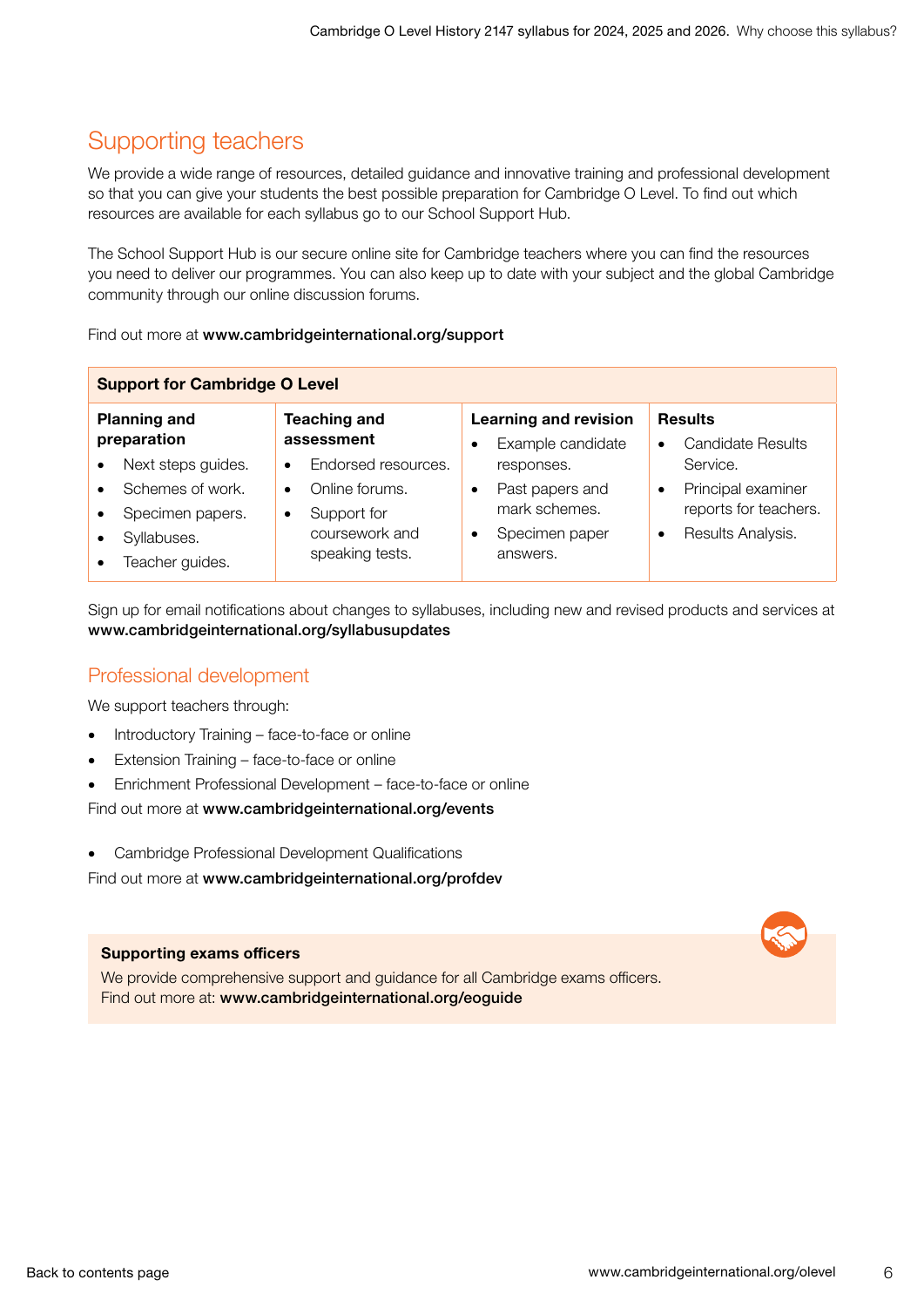# <span id="page-6-0"></span>2 Syllabus overview

### Aims

The aims describe the purposes of a course based on this syllabus.

The aims are to enable students to develop:

- an interest in and enthusiasm for learning about the past
- knowledge and understanding of individuals, people and societies in the past
- knowledge that is rooted in an understanding of the nature and use of historical evidence
- an understanding of key historical concepts: cause and consequence, change and continuity, and similarity and difference
- an understanding of international issues in history
- historical skills, including investigation, analysis, evaluation and communication skills
- a sound basis for further study and the pursuit of personal interest.

Cambridge Assessment International Education is an education organisation and politically neutral. The contents of this syllabus, examination papers and associated materials do not endorse any political view. We endeavour to treat all aspects of the exam process neutrally.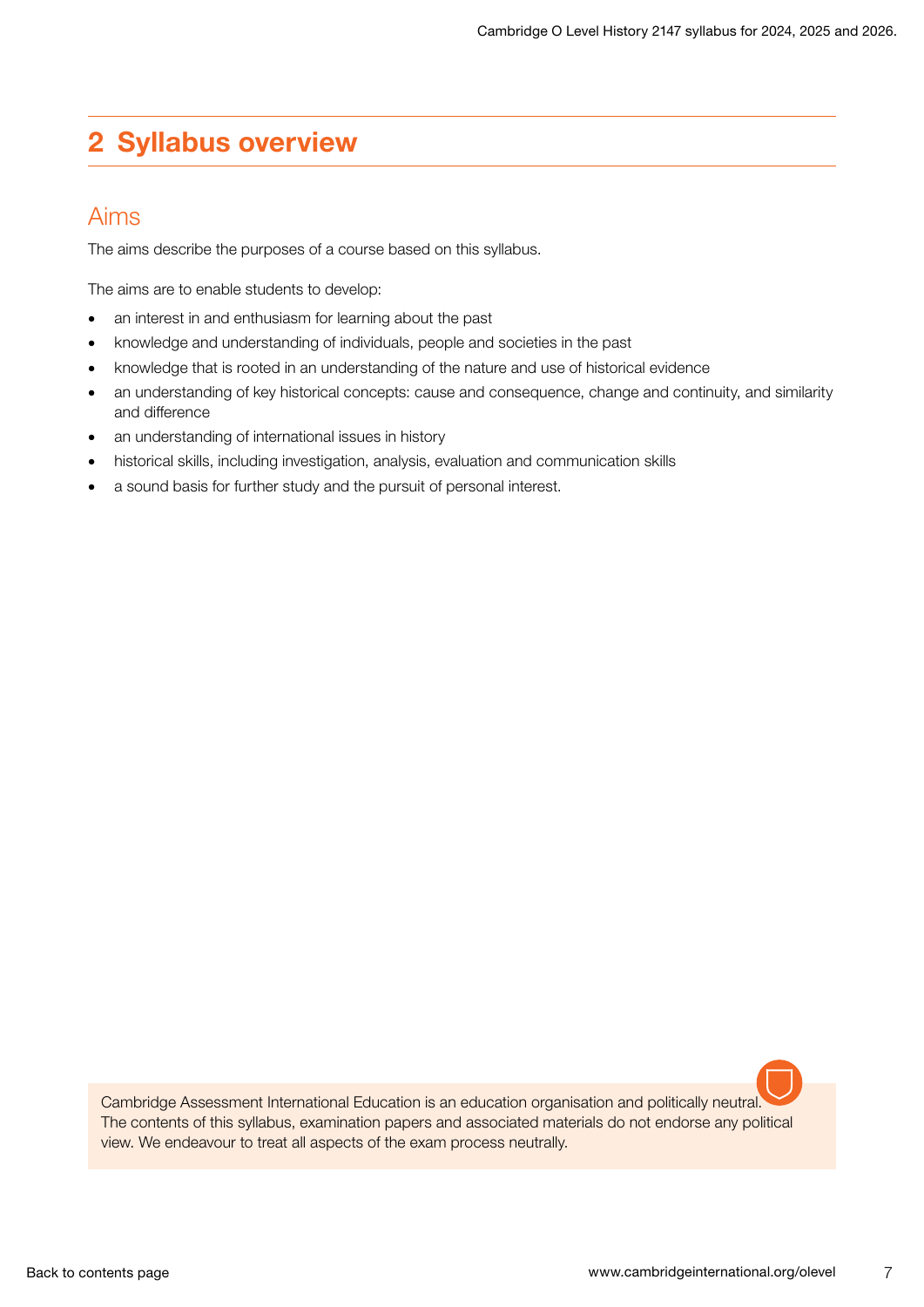# <span id="page-7-0"></span>Content overview

All candidates study Core content in either Option A or Option B.

### Either:

#### Option A

#### The nineteenth century: the development of modern nation states, 1848–1914

The content focuses on the following key questions:

- Were the revolutions of 1848 important?
- How was Italy unified?
- How was Germany unified?
- Why was there a civil war in the United States and what were its results?
- Why, and with what effects, did nations gain and expand their overseas empires in the nineteenth century?
- What caused the First World War?

or:

#### Option B

#### The twentieth century: international relations since 1919

The content focuses on the following key questions:

- Was the Treaty of Versailles fair?
- To what extent was the League of Nations a success?
- How far was Hitler's foreign policy to blame for the outbreak of war in Europe in 1939?
- Who was to blame for the Cold War?
- How effectively did the United States contain the spread of communism?
- How secure was the USSR's control over Eastern Europe, 1948–c.1989?

In addition, all candidates must also study at least one of the following depth studies:

- A The First World War, 1914–18
- B Germany, 1918–45
- C Russia, 1905–41
- D The United States, 1919–41
- E The Second World War in Europe and the Asia–Pacific, 1939–c.1945



This O Level syllabus shares content with other History syllabuses. For further support see the School Support Hub for IGCSE History. Textbooks endorsed to support IGCSE History are suitable for use with this syllabus.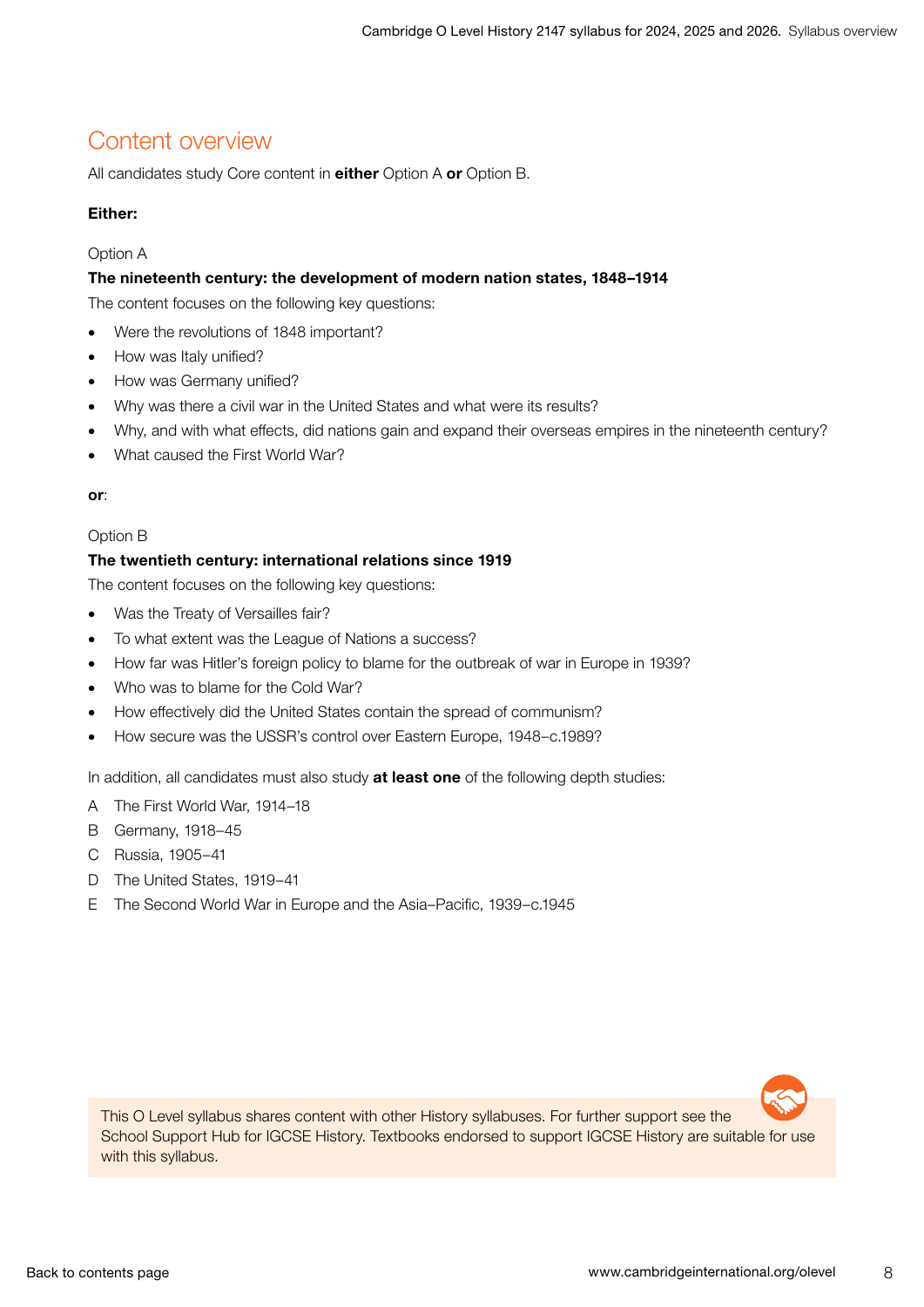# <span id="page-8-0"></span>Assessment overview

All candidates take two components. Candidates will be eligible for grades A\* to E.

| All candidates take:                                                                                                        |  |  | and:                                                                                               |                          |  |
|-----------------------------------------------------------------------------------------------------------------------------|--|--|----------------------------------------------------------------------------------------------------|--------------------------|--|
| 2 hours<br>Paper 1<br><b>Structured Questions</b><br>55%<br>60 marks                                                        |  |  | Paper <sub>2</sub><br>Document Questions<br>40 marks                                               | 1 hour 45 minutes<br>45% |  |
| Candidates answer two questions from<br>Section A (Core content) and <b>one</b> question<br>from Section B (Depth studies). |  |  | Candidates answer one question on one<br>prescribed topic taken from Section A (Core<br>content).  |                          |  |
| All questions are in the form of structured<br>essays, split into three parts: (a), (b) and (c).                            |  |  | Candidates are presented with a range of<br>source materials relating to each prescribed<br>topic. |                          |  |
| Externally assessed                                                                                                         |  |  | The prescribed topics change in each exam<br>series – see section 4.                               |                          |  |

Externally assessed

Information on availability is in the Before you start section.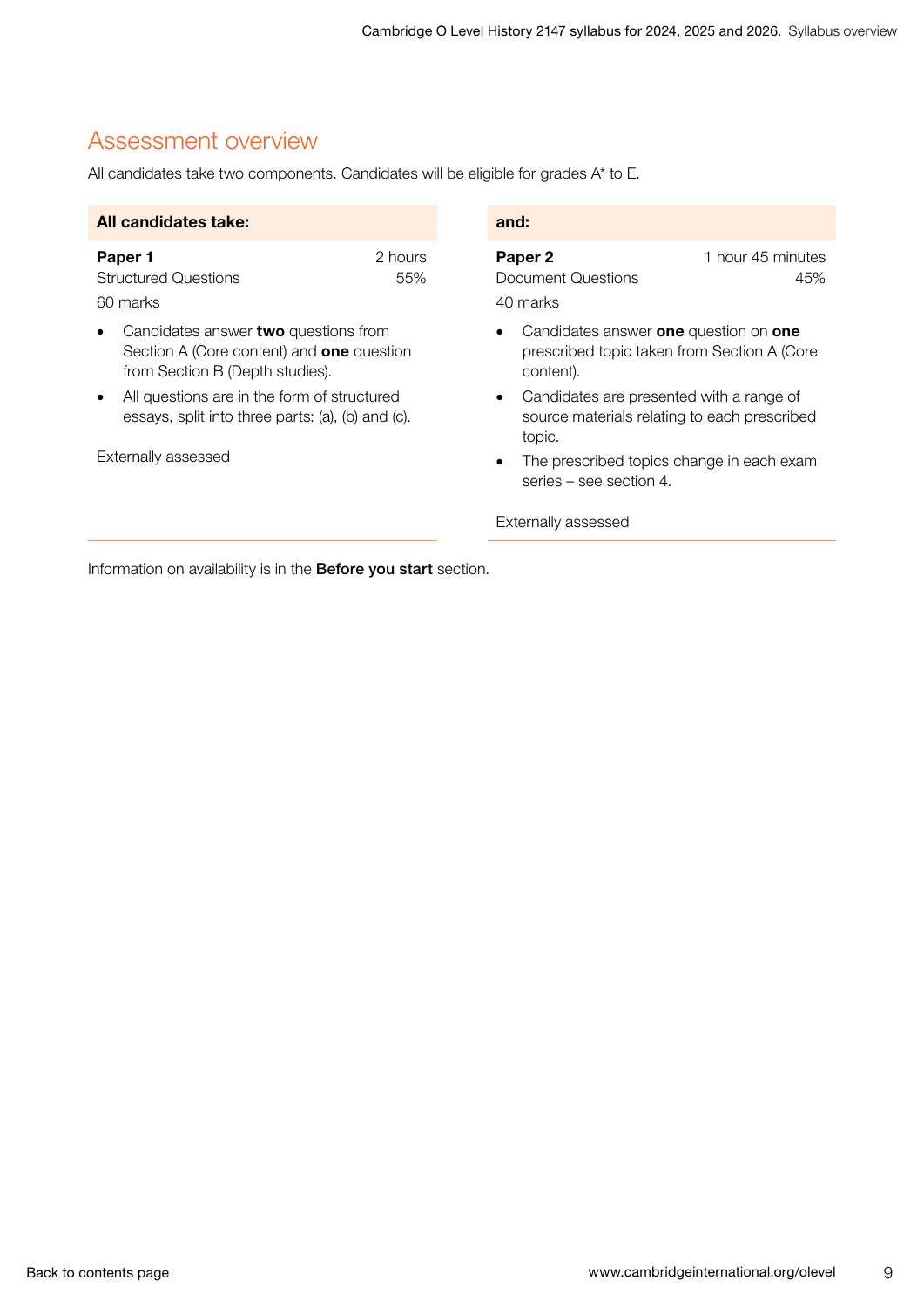# <span id="page-9-0"></span>Assessment objectives

The assessment objectives (AOs) are:

### AO1

An ability to recall, select, organise and deploy knowledge of the syllabus content.

### AO2

An ability to construct historical explanations using an understanding of:

- cause and consequence, change and continuity, similarity and difference
- the motives, emotions, intentions and beliefs of people in the past.

### AO3

An ability to understand, interpret, evaluate and use a range of sources as evidence, in their historical context.

### Weighting for assessment objectives

The approximate weightings allocated to each of the assessment objectives (AOs) are summarised below.

### Assessment objectives as a percentage of the qualification

| <b>Assessment objective</b> | <b>Weighting in O Level %</b> |
|-----------------------------|-------------------------------|
| AO <sub>1</sub>             | 28                            |
| AO <sub>2</sub>             | 36                            |
| AO <sub>3</sub>             | 36                            |
| Total                       | 100                           |

#### Assessment objectives as a percentage of each component

| <b>Assessment objective</b> | <b>Weighting in components %</b> |         |  |  |
|-----------------------------|----------------------------------|---------|--|--|
|                             | Paper 1                          | Paper 2 |  |  |
| AO1                         | 33                               | 20      |  |  |
| AO <sub>2</sub>             | 67                               | O       |  |  |
| AO <sub>3</sub>             | Ω                                | 80      |  |  |
| Total                       | 100                              | 100     |  |  |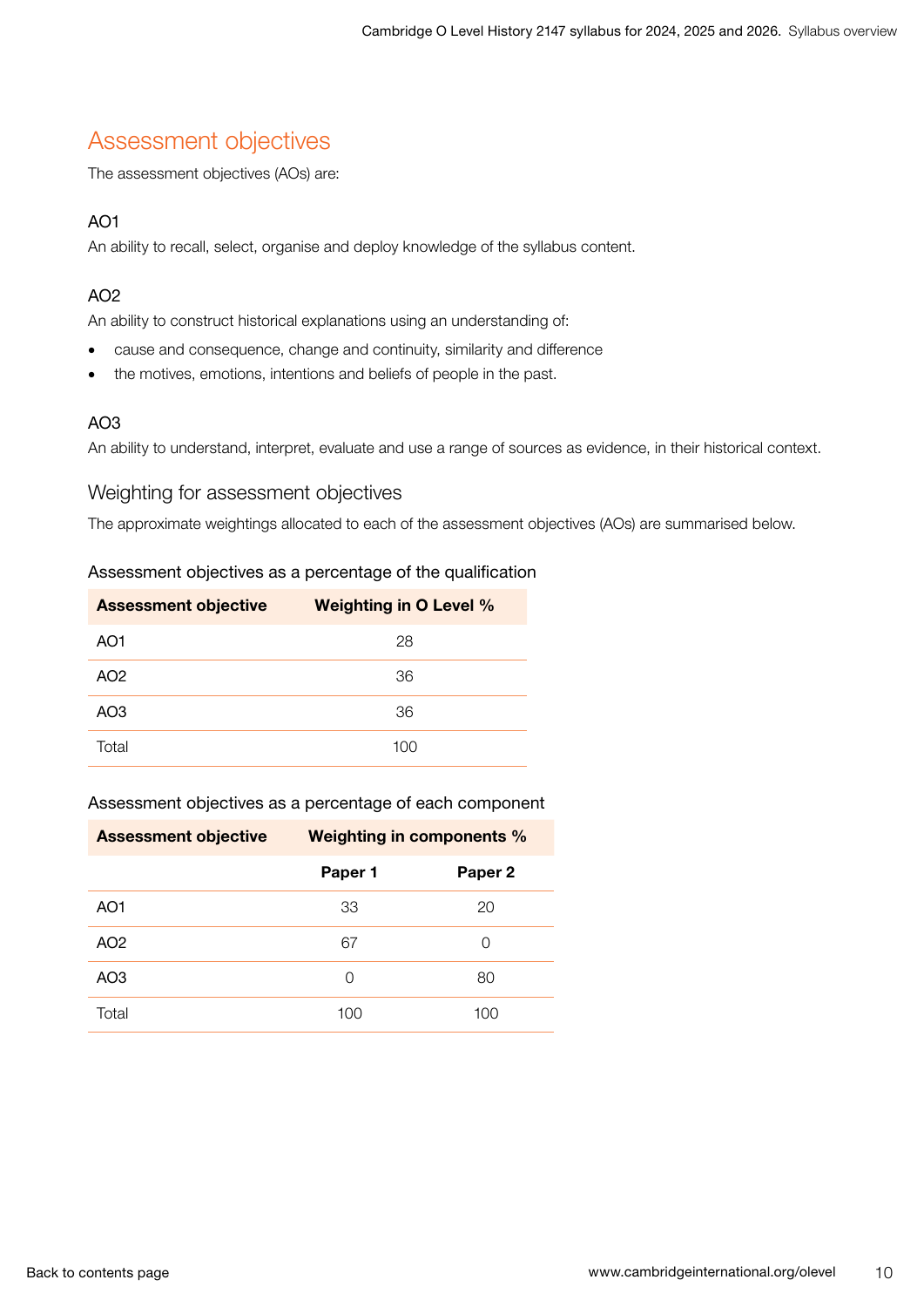# <span id="page-10-0"></span>3 Subject content

This syllabus gives you the flexibility to design a course that will interest, challenge and engage your learners. Where appropriate you are responsible for selecting topics, subject contexts, resources and examples to support your learners' study. These should be appropriate for the learners' age, cultural background and learning context as well as complying with your school policies and local legal requirements.

All candidates study Core content in either:

### Option A The nineteenth century: the development of modern nation states, 1848–1914 or:

#### Option B The twentieth century: international relations since 1919.

In addition, all candidates must also study at least one of the Depth studies.

The Core content and Depth studies are structured around a series of key questions, focus points, and specified content:

- Key questions define the over-arching issues.
- Focus points identify the issues that enable candidates to gain an understanding of the key question.
- Specified content provides guidance on what needs to be studied for each key question.

Candidates will be expected to demonstrate an understanding of the key questions using knowledge of relevant historical examples.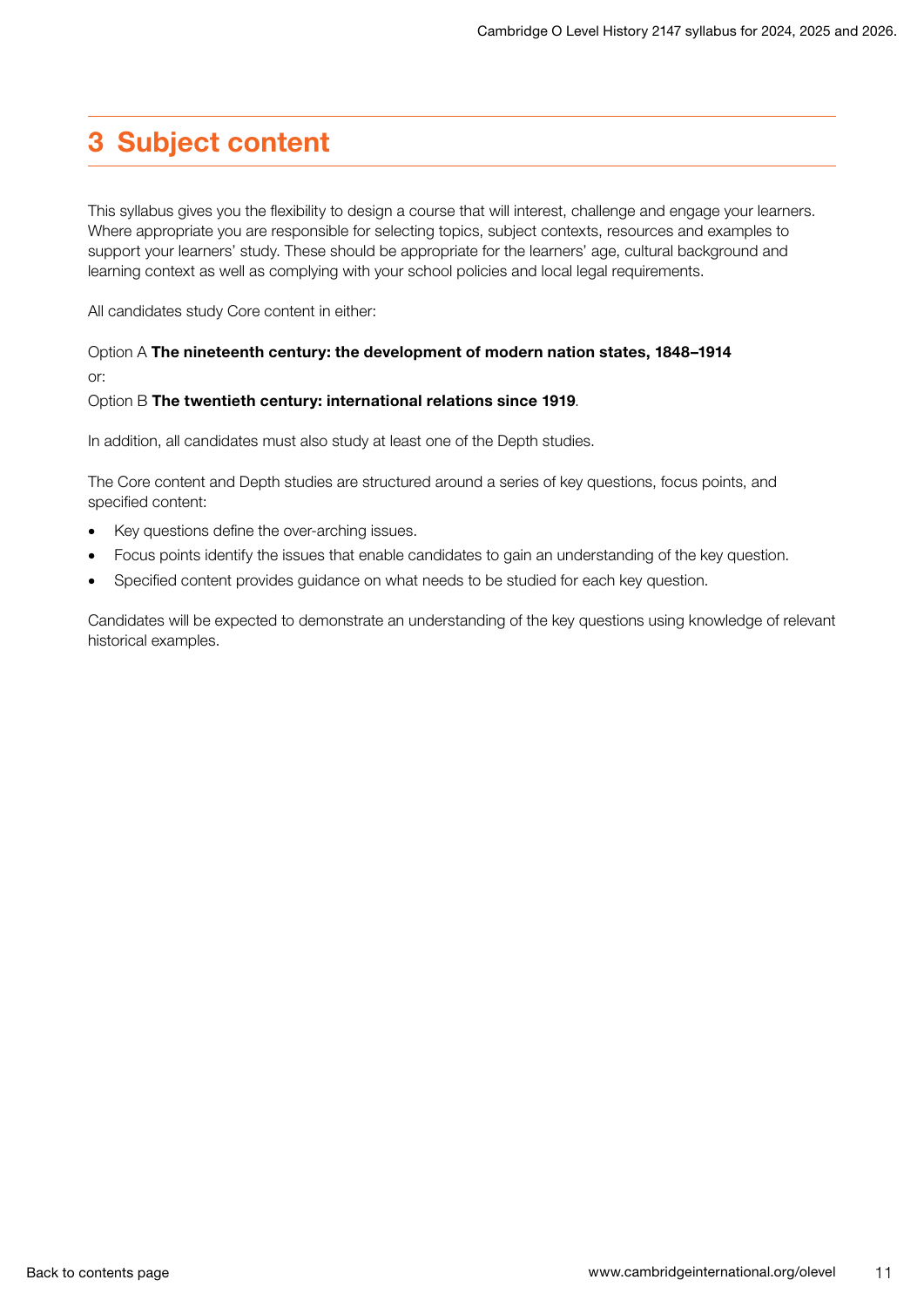# <span id="page-11-0"></span>Core content: Option A

#### The nineteenth century: the development of modern nation states, 1848–1914

The Core content in Option A focuses on six key questions:

- 1 Were the revolutions of 1848 important?
- 2 How was Italy unified?
- 3 How was Germany unified?
- 4 Why was there a civil war in the United States and what were its results?
- 5 Why, and with what effects, did nations gain and expand their overseas empires in the nineteenth century?
- 6 What caused the First World War?

#### 1 Were the revolutions of 1848 important?

#### Focus points

- Why had liberalism and nationalism grown in influence by 1848?
- Why were there so many revolutions in 1848?
- Did the revolutions have anything in common?
- Why did most of the revolutions fail?
- Did the revolutions change anything?

#### Specified content

- The nature of revolutions in 1848 and the influence of liberalism and nationalism
- Causes, events and results of revolutions in:
	- France
	- Italy
	- Germany
	- the Austrian Empire
- Reasons for the failure of the revolutions

#### 2 How was Italy unified?

#### Focus points

- Why was Italy not unified in 1848–49?
- How important was Garibaldi's contribution to unifying Italy?
- Did Cavour help or hinder the unification of Italy?
- How important for other European countries were moves towards Italian unification?

- Austrian influence over Italy
- Italian nationalism and the role of Mazzini
- Events of 1848–49
- Victor Emmanuel II and Cavour: the agreement of Plombières, war with Austria in 1859
- Garibaldi and the invasion of Sicily and Naples
- The creation of the Kingdom of Italy, completion of unification by 1870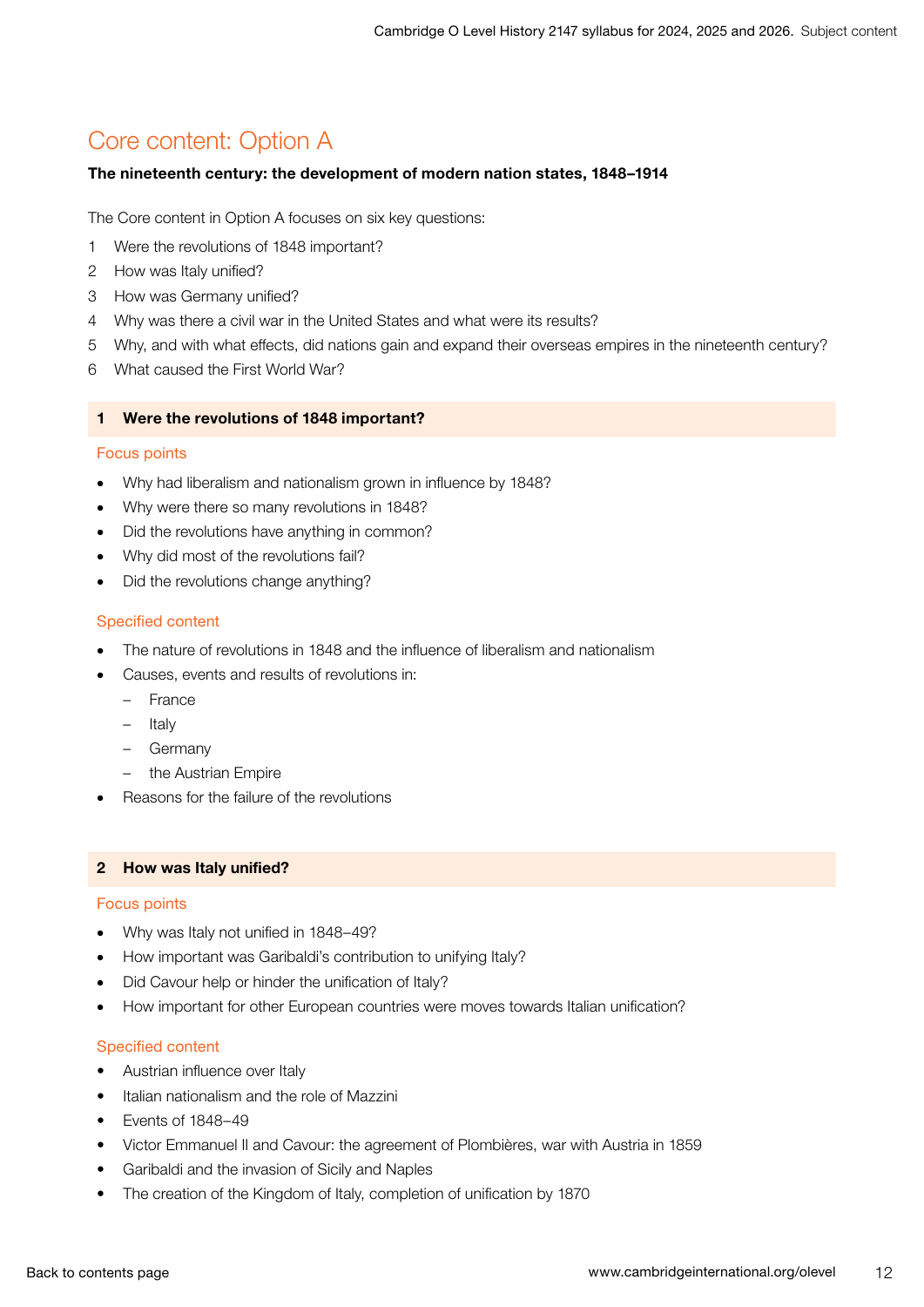#### 3 How was Germany unified?

#### Focus points

- Why was Germany not unified in 1848–50?
- How did Bismarck bring about Austria's defeat of 1866?
- How did Bismarck bring about France's defeat of 1870?
- How far was Bismarck responsible for the unification of Germany?

#### Specified content

- German nationalism
- The Zollverein
- The 1848 revolution in Prussia
- The setting up and eventual failure of the Frankfurt Parliament
- Re-establishment of Austrian influence in Germany by 1850
- Bismarck as Prussian Minister–President
- Bismarck's foreign policy to 1871:
	- Schleswig-Holstein
	- the Austro–Prussian War and its consequences
	- relations with France
	- the Spanish Succession and the Franco–Prussian War
	- the creation of the German empire

#### 4 Why was there a civil war in the United States and what were its results?

#### Focus points

- How far did slavery cause the Civil War?
- What was the significance of Lincoln's election as president?
- Why was the North able to win the war?
- Did the war change anything?

- Causes and consequences of the American Civil War, 1820–77:
	- differences between North and South
	- slavery, slave states and free states, abolitionism
	- the 1860 election and secession of the Southern states
	- reasons for the North's victory and the South's defeat
	- the role of Lincoln
	- reconstruction and the extent of its success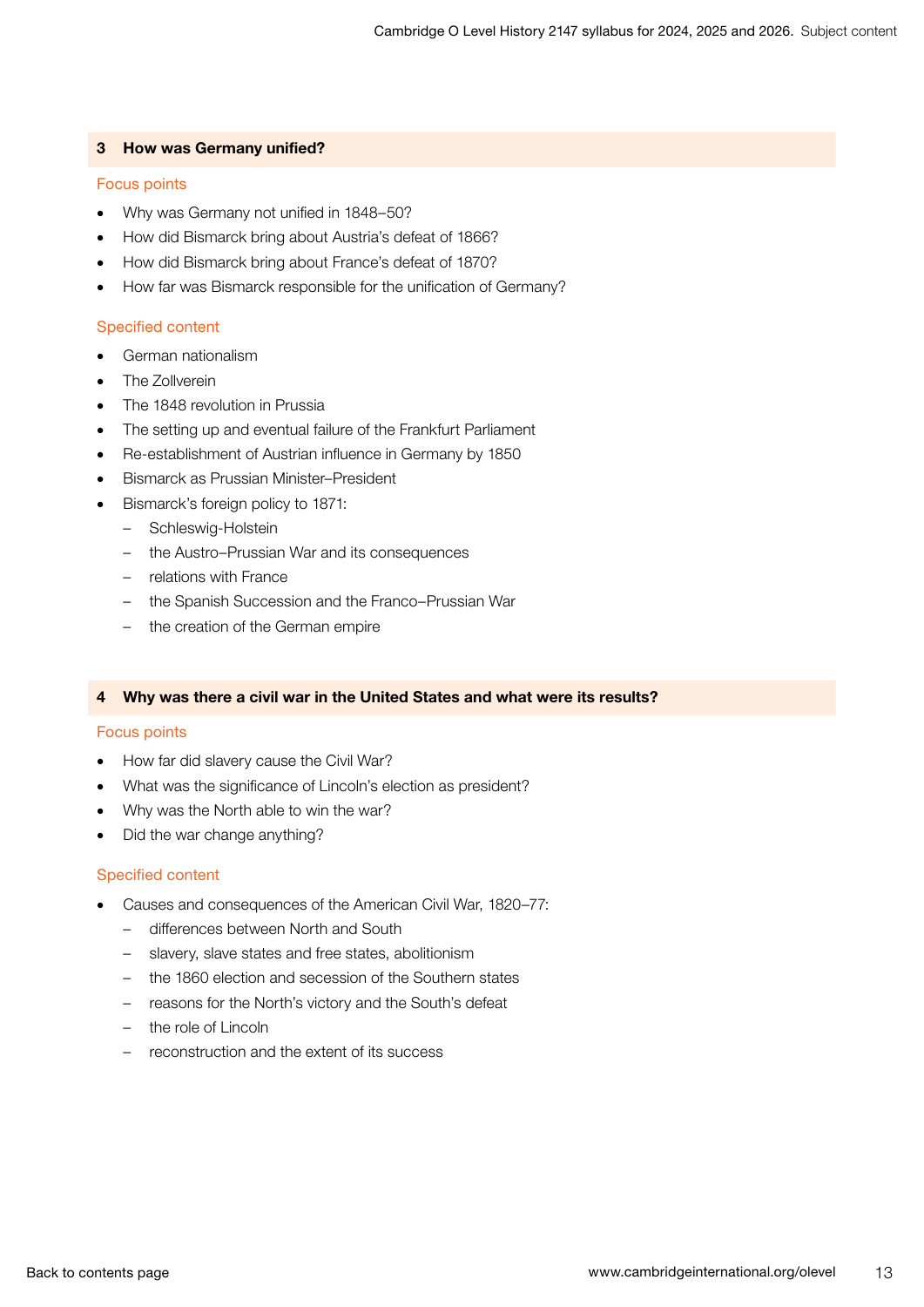#### 5 Why, and with what effects, did nations gain and expand their overseas empires in the nineteenth century?

#### Focus points

- What were the motives behind European and US imperialism?
- How varied were the impacts of European imperialism on Africans?
- Why, and with what effects, did Indians resist British rule?
- Why, and with what effects, did the United States gain former Spanish colonies?

#### Specified content

- Reasons for imperialism: economic, military, geopolitical, religious and cultural motives
- Europeans in Africa: case studies of French, British and Belgian imperialism, and their impacts on Africans:
	- the French model of assimilation and direct rule; Faidherbe and Senegal
	- the British model of indirect rule; Lugard and Nigeria
	- the Belgians and private imperialism; Leopold II and the Congo
- The British in India: the events of 1857 and the changes they brought to British rule
- Wars of independence in the Philippines and Cuba, the Spanish–American War and the Treaty of Paris:
	- the debate in the USA over US imperialism
	- the Philippines; consequences of American control on the Filipinos
	- American intervention in Cuba to 1906

#### 6 What caused the First World War?

#### Focus points

- Did the Alliance System and global diplomacy make war more likely or less likely?
- How far did colonial problems create tensions between the Great Powers?
- Why were problems in the Balkans so difficult for the Great Powers to solve?
- How did the assassination of Franz Ferdinand lead to war?

- The origins of the First World War, 1890–1914:
	- the Alliance System and the European diplomatic system
	- the 1902 Anglo–Japanese Alliance
	- the arms race
	- colonial rivalries
	- developments in the Balkans
	- the crisis of June-July 1914 and the outbreak of war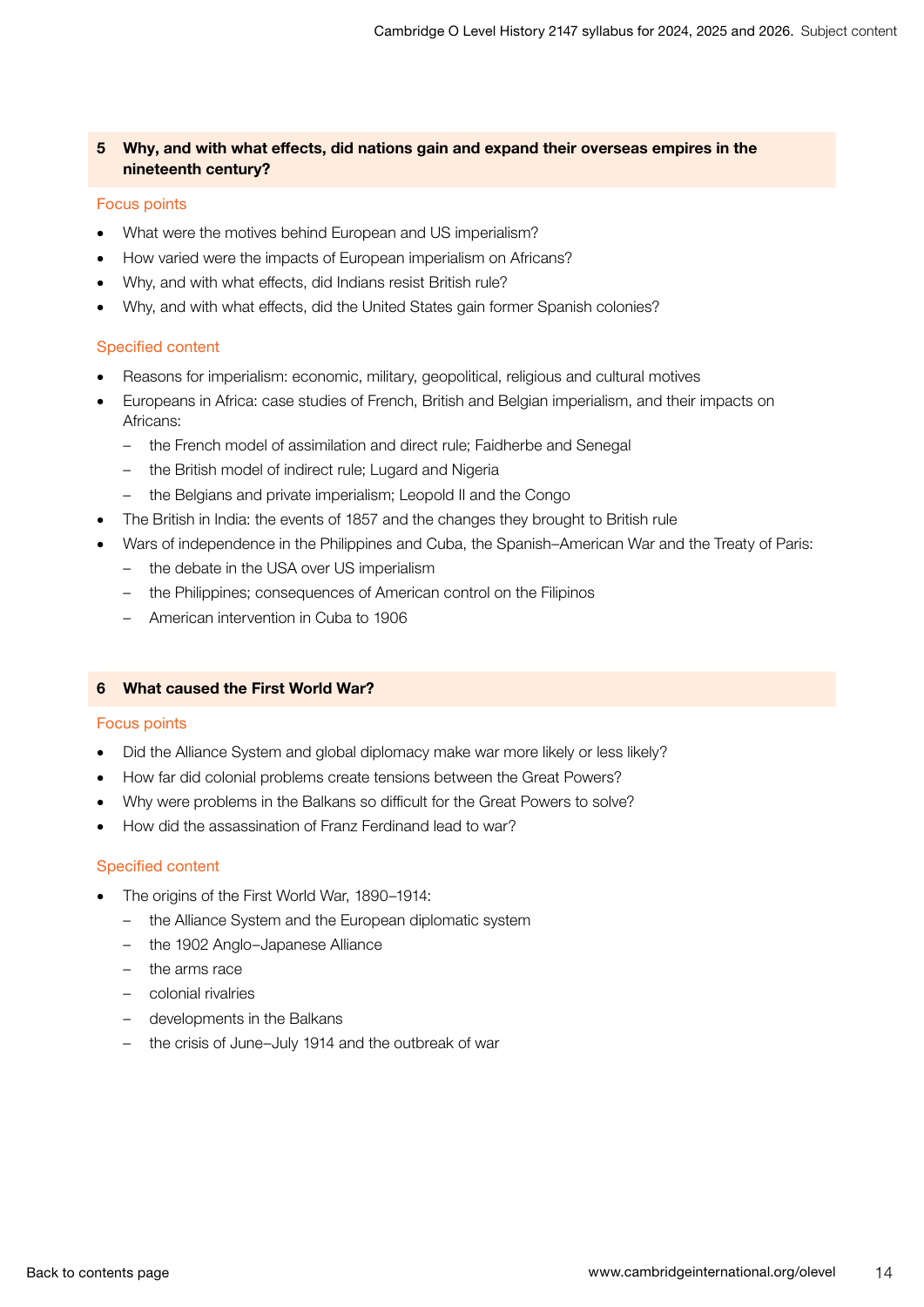# <span id="page-14-0"></span>Core content: Option B

#### The twentieth century: international relations from 1919

The Core content in Option B focuses on six key questions:

- 1 Was the Treaty of Versailles fair?
- 2 To what extent was the League of Nations a success?
- 3 How far was Hitler's foreign policy to blame for the outbreak of war in Europe in 1939?
- 4 Who was to blame for the Cold War?
- 5 How effectively did the United States contain the spread of communism?
- 6 How secure was the USSR's control over Eastern Europe, 1948–c.1989?

#### 1 Was the Treaty of Versailles fair?

#### Focus points

- What were the motives and aims of the Big Three at Versailles?
- Why did the victors not get everything they wanted?
- What was the impact of the Treaty on Germany up to the end of 1923?
- Could the Treaty be justified at the time?

- The roles of Wilson, Clemenceau and Lloyd George in the peacemaking process
- The terms of the Treaty
- Social, economic and political impact of the Treaty in Germany to the end of 1923
- Contemporary opinions about the Treaty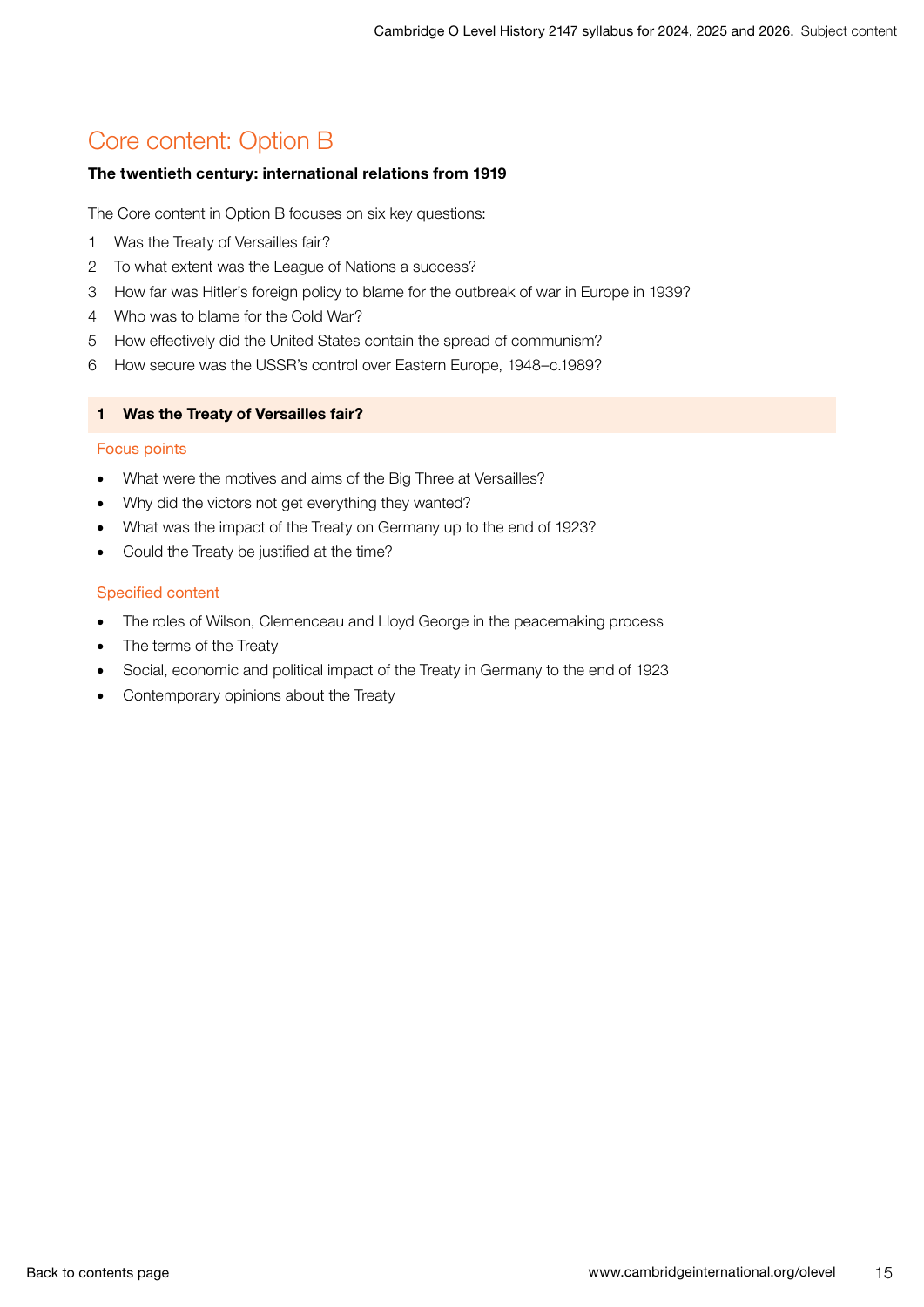#### 2 To what extent was the League of Nations a success?

#### Focus points

- How far did weaknesses in the League's organisation and membership make failure inevitable?
- How successful were the League's attempts at peacekeeping in the 1920s?
- How important was the League's humanitarian work?
- How far did the Depression make the work of the League more difficult in the 1930s?

#### Specified content

- The structure, aims and membership of the League
- Successes and failures in peacekeeping during the 1920s:
	- Vilna 1920
	- Aaland Islands 1920–21
	- Corfu 1923
	- Bulgaria 1925
- The League's humanitarian work:
	- refugees
	- health
	- working conditions
	- slavery
- The League in the 1930s:
	- causes, events and consequences of the Manchurian crisis and of the Abyssinian crisis

#### 3 How far was Hitler's foreign policy to blame for the outbreak of war in Europe in 1939?

#### Focus points

- What were the long-term consequences of the Treaty of Versailles?
- What were the consequences of the failures of the League of Nations in the 1930s?
- Was the policy of appeasement justified?
- How important was the Nazi–Soviet Pact?
- Why did Britain and France declare war on Germany in September 1939?

- Hitler's foreign policy aims
- Rearmament
- The Saar
- Remilitarisation of the Rhineland
- The Rome–Berlin Axis and the Anti-Comintern Pact
- German and Italian involvement in the Spanish Civil War
- Anschluss with Austria
- The crisis over Czechoslovakia and the Munich Agreement
- The Polish crisis and the outbreak of war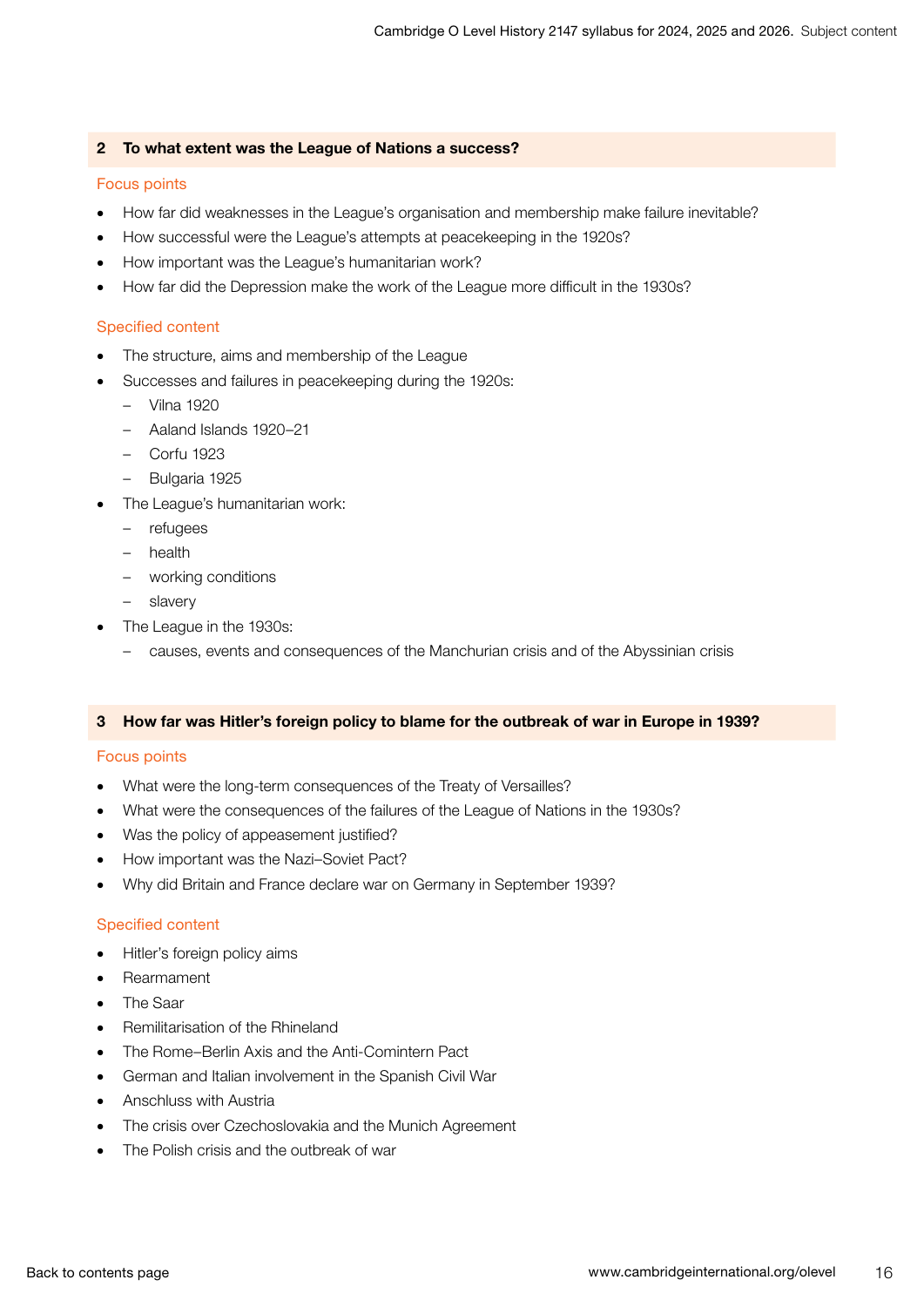#### 4 Who was to blame for the Cold War?

#### Focus points

- Why did the US–Soviet alliance begin to break down in 1945?
- How had the USSR gained control of Eastern Europe by 1948?
- How did the United States react to Soviet expansionism?
- What were the consequences of the Berlin Blockade?
- Who was more to blame for starting the Cold War: the United States or the USSR?

#### Specified content

- The origins of the Cold War:
	- the 1945 summit conferences and the breakdown of the US–Soviet alliance in 1945–46
	- Soviet expansion into Eastern Europe to 1948, and American reactions to it
	- the occupation of Germany and the Berlin Blockade
	- NATO and the Warsaw Pact

#### 5 How effectively did the United States contain the spread of communism?

#### Focus points

This key question will be explored through case studies of the following:

- The United States and events in Korea, 1950–53
- The United States and events in Cuba, 1959–62
- American involvement in Vietnam, 1955–75

- Case studies of:
	- American reactions to North Korea's invasion of South Korea, the involvement of the UN, the course of the war to 1953
	- American reactions to the Cuban Revolution, including the Missile Crisis and its aftermath
	- American involvement in the Vietnam War, including reasons for involvement, tactics and strategy, reasons for withdrawal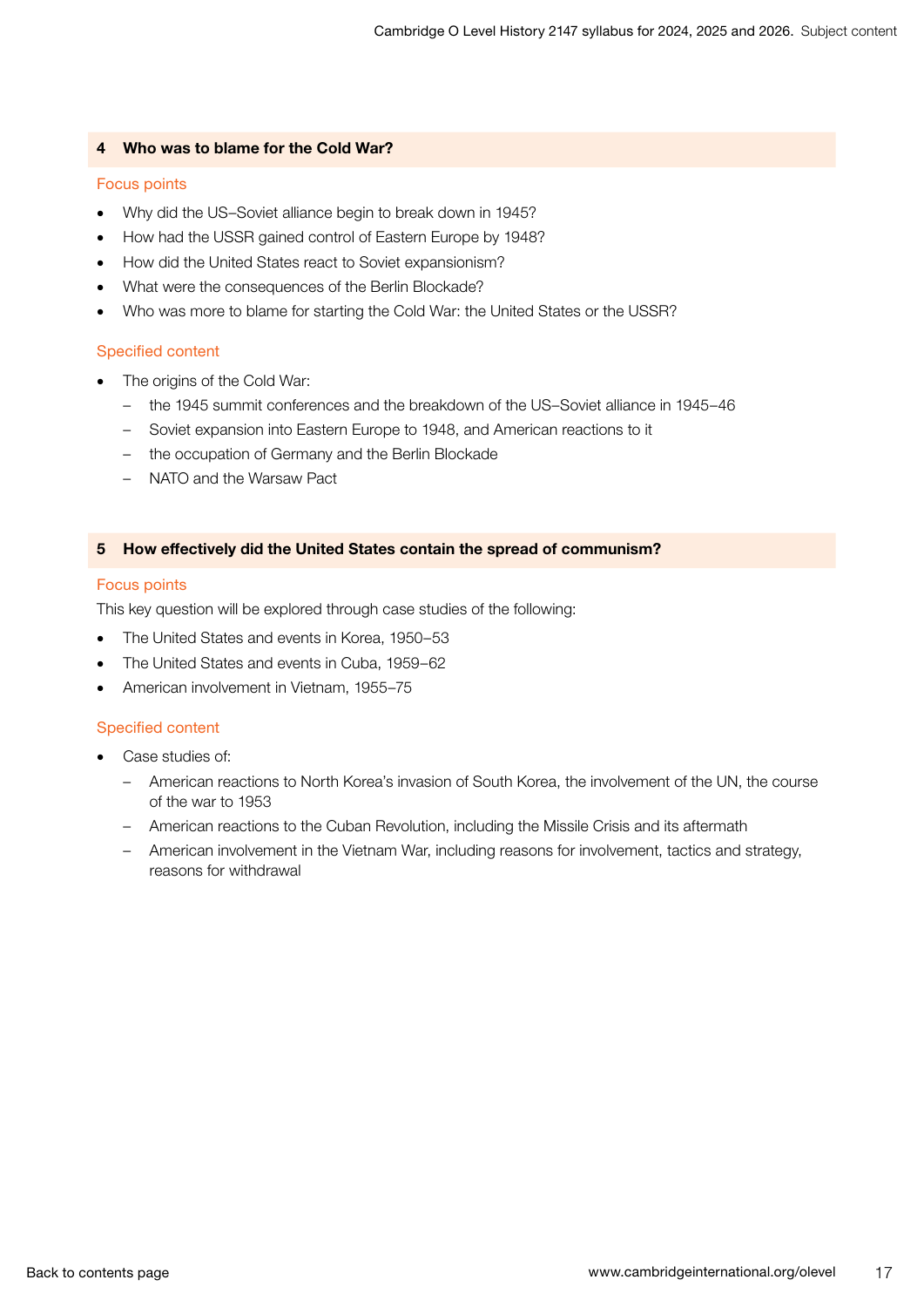#### 6 How secure was the USSR's control over Eastern Europe, 1948–c.1989?

#### Focus points

- Why was there opposition to Soviet control in Hungary in 1956 and Czechoslovakia in 1968, and how did the USSR react to this opposition?
- How similar were events in Hungary in 1956 and in Czechoslovakia in 1968?
- Why was the Berlin Wall built in 1961?
- What was the significance of Solidarity in Poland for the decline of Soviet influence in Eastern Europe?
- How far was Gorbachev personally responsible for the collapse of Soviet control over Eastern Europe?

- Soviet power in Eastern Europe:
	- resistance to Soviet power in Hungary (1956) and Czechoslovakia (1968)
	- the Berlin Wall
	- Solidarity in Poland
	- Gorbachev and the collapse of Soviet control over Eastern Europe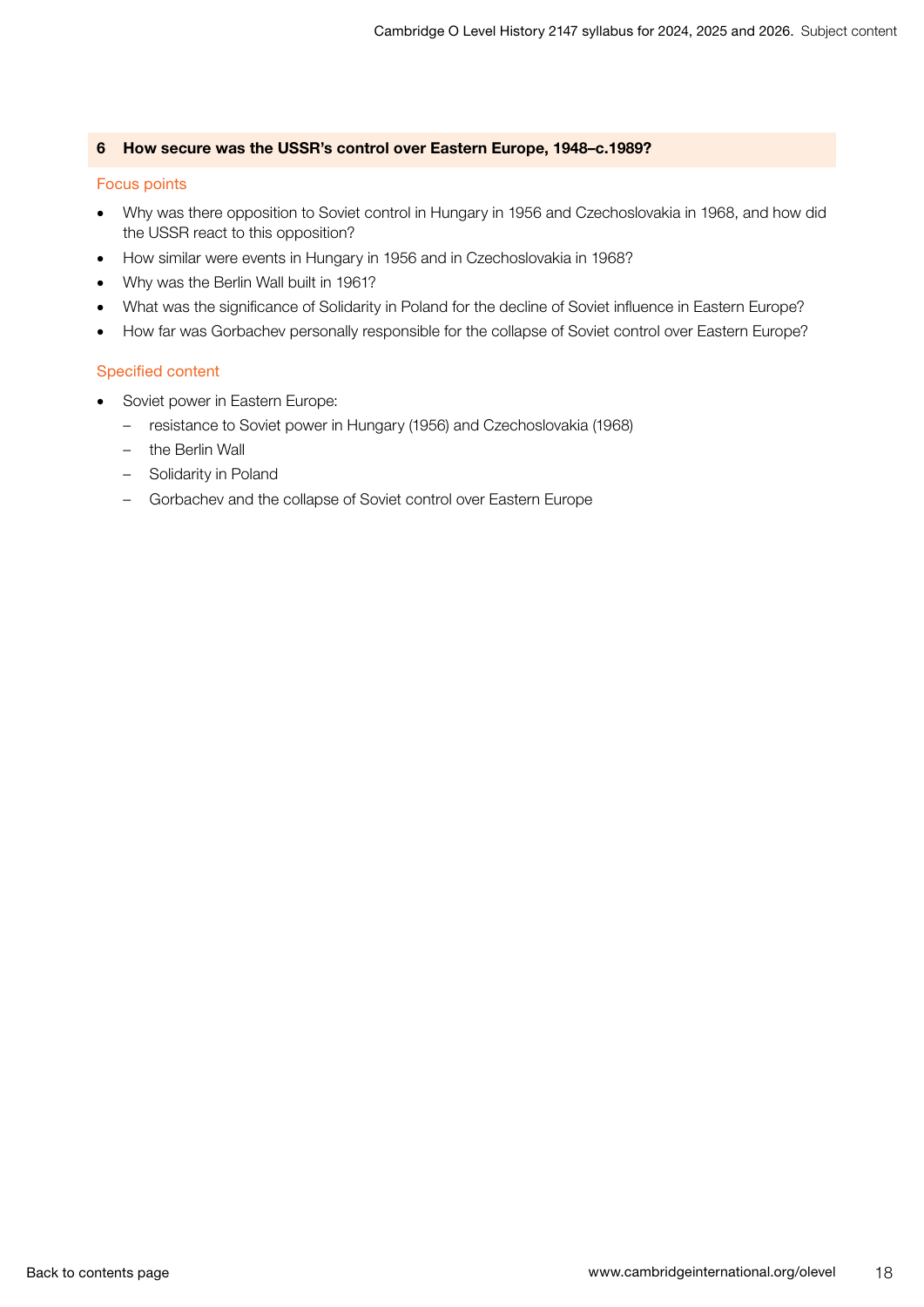# <span id="page-18-0"></span>Depth studies

Candidates must study at least one of the following Depth studies:

- A The First World War, 1914–18
- B Germany, 1918–45
- C Russia, 1905–41
- D The United States, 1919–41
- E The Second World War in Europe and the Asia–Pacific, 1939–c.1945

### Depth study A: The First World War, 1914–18

#### 1 Why was there stalemate on the Western Front?

#### Focus points

- Why did the Schlieffen Plan fail?
- Why did a defensive war emerge by the end of 1914?
- What was living and fighting in the trenches like?
- How important were new methods of warfare?
- What was the significance of the Battles of Verdun and the Somme?

#### 2 To what extent was it a world war?

#### Focus points

- How important was the role of troops from the British Empire on the Western Front?
- What was the contribution of Indian and South African troops in Africa?
- What was the contribution of Japan to the Allied victory?
- How important was the Arab Revolt?

#### 3 How important were other fronts?

#### Focus points

- Who won the war at sea?
- Why did the Gallipoli Campaign of 1915 fail?
- How important was the Eastern Front?
- What was the impact of war on civilian populations?

#### 4 Why did Germany ask for an armistice in 1918?

#### Focus points

- What was the importance of America's entry into the war?
- Why was the German offensive of 1918 unsuccessful?
- Why did revolution break out in Germany in October 1918?
- Why was the Armistice signed?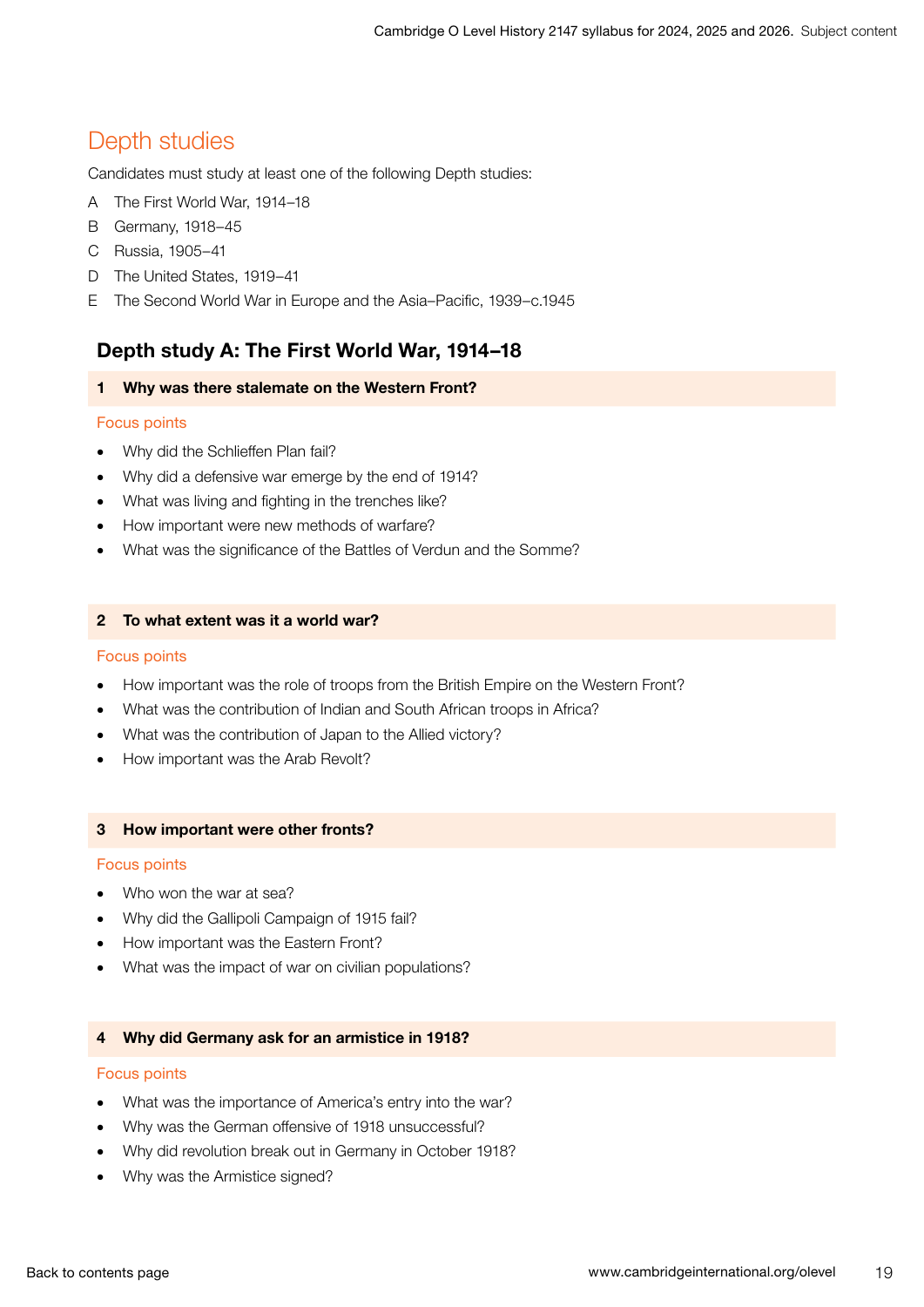- The Schlieffen Plan and how it worked in practice:
	- the German advance through Belgium and the impact of the British Expeditionary Force
	- the effect on the western front of Russian mobilisation
- The battles of Mons and the Marne, the race to the sea and the First Battle of Ypres:
	- the reaction to the stalemate: trenches and the development of a war of attrition
- The nature and problems of trench warfare
- The use and impact of developments such as tanks, machine guns, aircraft and gas
- The impact of the battles of Verdun and the Somme:
	- the leadership and tactics of Haig at the Battle of the Somme
- The role and experiences of British Empire troops on the Western Front:
	- Case study: Indian troops
	- Case study: Canadian troops
- The war in Africa:
	- Case study: German East Africa
	- Case study: South West Africa
- Contribution of Japan in Asia:
	- the siege of Tsingtao
	- naval assistance in securing the sea lanes
- The Arab Revolt
- The war at sea:
	- the Battle of Jutland and its consequences
	- the use of convoys and submarines and the U-boat campaign
- The reasons for, and results of, the Gallipoli campaign
- Events on the Eastern Front and the defeat of Russia
- The impact of war on civilian populations
- The German offensive of 1918 and the Allied advance:
	- the impact of American entry into the war
- Conditions in Germany towards the end of the war:
	- the Kiel Mutiny and German Revolution
	- the abdication of the Kaiser
- The Armistice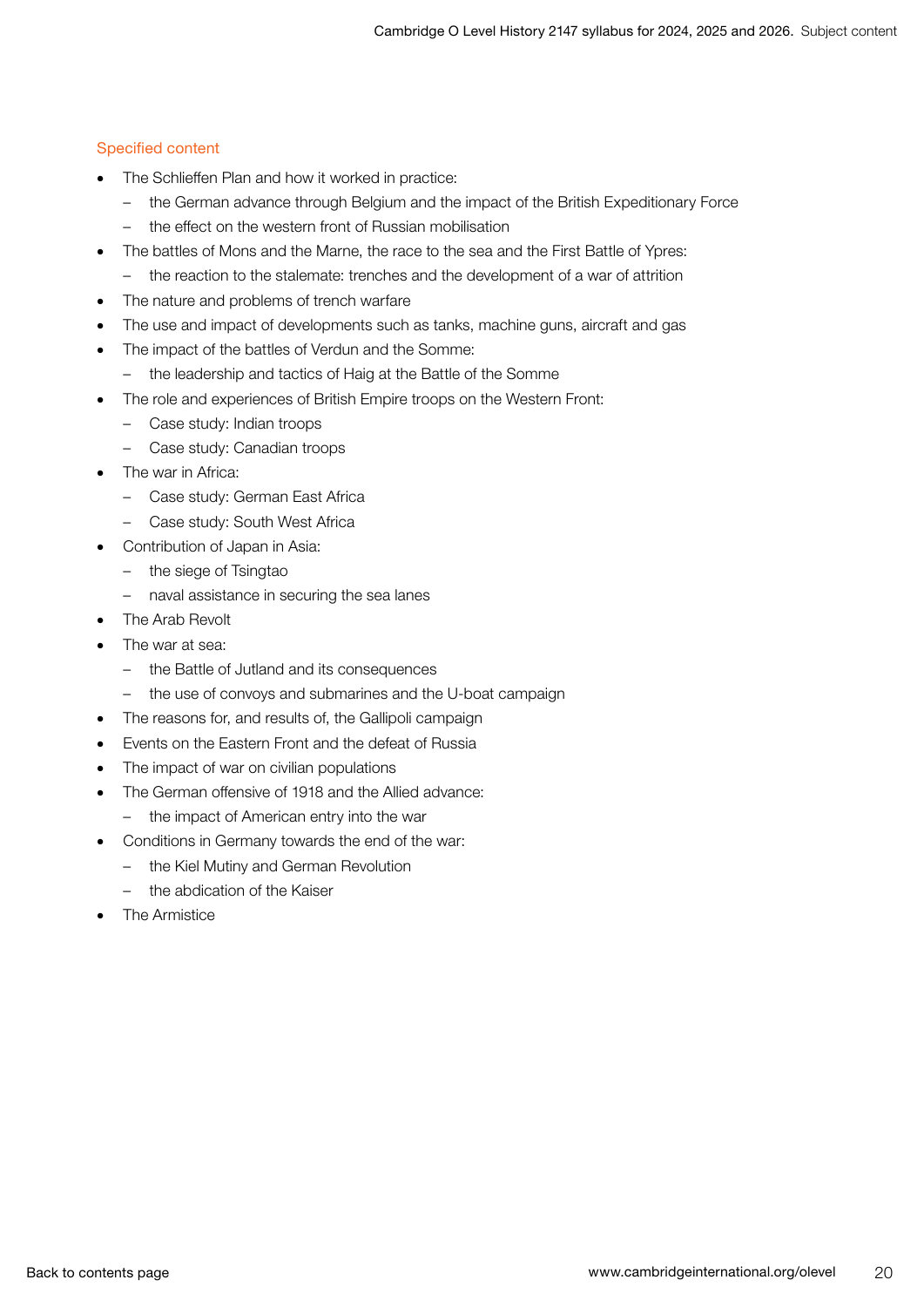### Depth study B: Germany, 1918–45

#### 1 Was the Weimar Republic doomed from the start?

#### Focus points

- How did Germany emerge from defeat at the end of the First World War?
- What was the impact of the Treaty of Versailles on the Republic?
- To what extent did the Republic recover after 1923?
- What were the achievements of the Weimar period?

#### 2 Why was Hitler able to dominate Germany by 1934?

#### Focus points

- What did the Nazi Party stand for in the 1920s?
- Why did the Nazis have little success before 1930?
- Why was Hitler able to become Chancellor by 1933?
- How did Hitler consolidate his power in 1933–34?

#### 3 The Nazi regime

#### (a) How effectively did the Nazis control Germany, 1933–45?

#### Focus points

- How much opposition was there to the Nazi regime?
- How effectively did the Nazis deal with their political opponents?
- How did the Nazis use culture and the mass media to control the people?
- Why did the Nazis persecute many groups in German society?
- Was Nazi Germany a totalitarian state?

#### (b) What was it like to live in Nazi Germany?

#### Focus points

- How did young people react to the Nazi regime?
- How successful were Nazi policies towards women and the family?
- Did most people in Germany benefit from Nazi rule?
- How did the coming of war change life in Nazi Germany?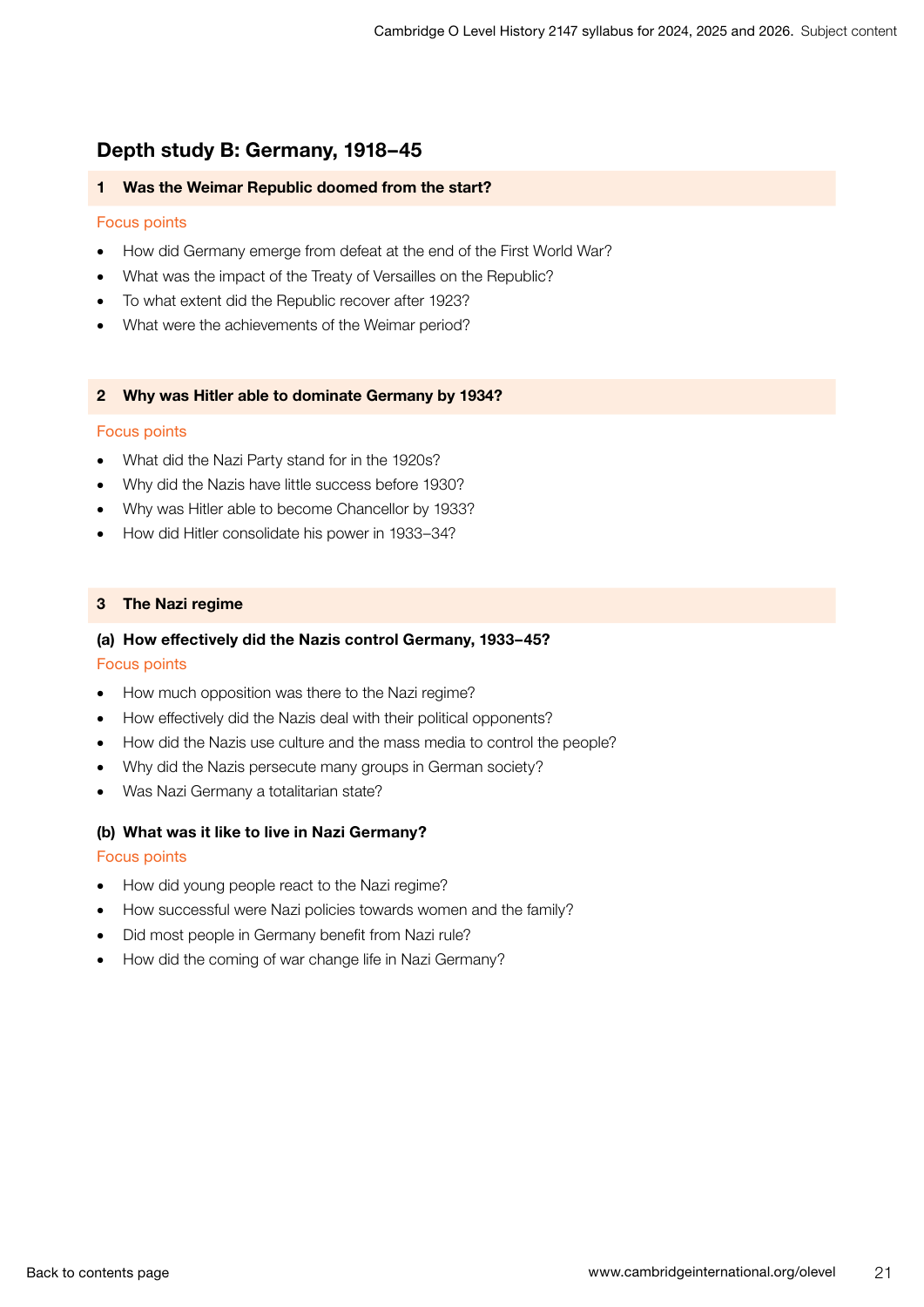- The Revolution of 1918 and the establishment of the Republic
- The Versailles Settlement and German reactions to it
- The Weimar Constitution, the main political divisions, the role of the army
- Political disorder, 1919–23:
	- threats from the left and the right
	- economic crises and hyper-inflation
	- the occupation of the Ruhr
- The Stresemann era:
	- economic achievements
	- foreign policy achievements
- Cultural achievements of the Weimar period
- The early years of the Nazi Party:
	- Nazi ideas and methods
	- the Munich Putsch
	- the roles of Hitler and other Nazi leaders
- The impact of the Depression on Germany:
	- political, economic and social crisis of 1930–33
	- reasons for the Nazis' rise to power
	- Hitler takes power
	- the Reichstag Fire and the election of 1933
- Nazi rule in Germany:
	- the Enabling Act
	- the Night of the Long Knives
	- the death of Hindenburg
	- the removal of opposition
	- methods of control and repression
	- use of culture and the mass media
- Economic policy including rearmament
- Different experiences of Nazi rule:
	- women and young people
	- anti-Semitism
	- persecution of minorities
	- opposition to Nazi rule
- Impact of the Second World War on Germany:
	- the conversion to a war economy
	- the Final Solution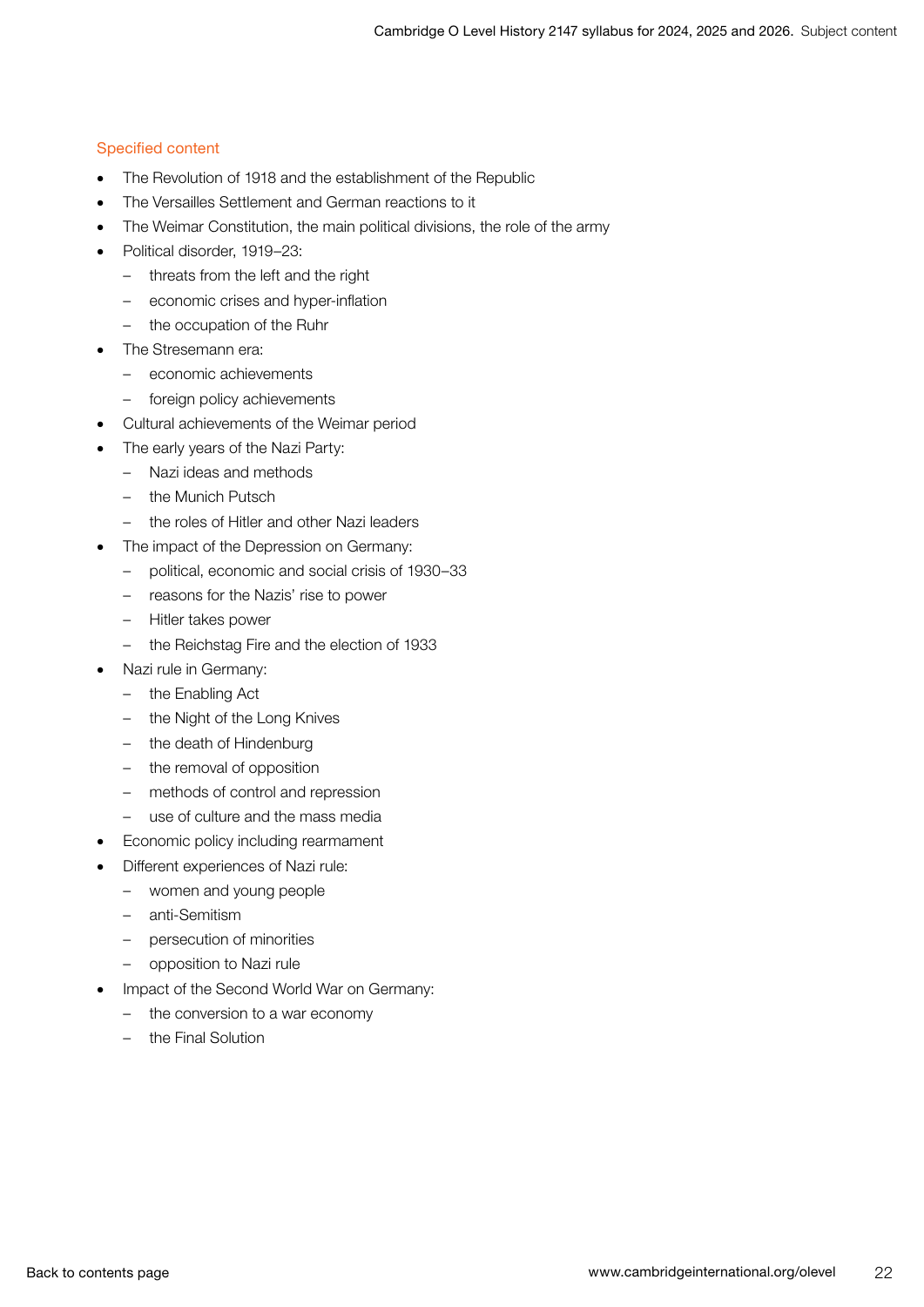### Depth study C: Russia, 1905–41

#### 1 Why did the Tsarist regime collapse in 1917?

#### Focus points

- How well did the Tsarist regime deal with the difficulties of ruling Russia up to 1914?
- How did the Tsar survive the 1905 Revolution?
- How far was the Tsar weakened by the First World War?
- Why was the revolution of March 1917 successful?

#### 2 How did the Bolsheviks gain power, and how did they consolidate their rule?

#### Focus points

- How effectively did the Provisional Government rule Russia in 1917?
- Why were the Bolsheviks able to seize power in November 1917?
- Why did the Bolsheviks win the Civil War?
- How far was the New Economic Policy a success?

#### 3 How did Stalin gain and hold on to power?

#### Focus points

- Why did Stalin, and not Trotsky, emerge as Lenin's successor?
- Why did Stalin launch the Purges?
- What methods did Stalin use to control the Soviet Union?
- How complete was Stalin's control over the Soviet Union by 1941?

#### 4 What was the impact of Stalin's economic policies?

#### Focus points

- Why did Stalin introduce the Five-Year Plans?
- Why did Stalin introduce collectivisation?
- How successful were Stalin's economic changes?
- How were the Soviet people affected by these changes?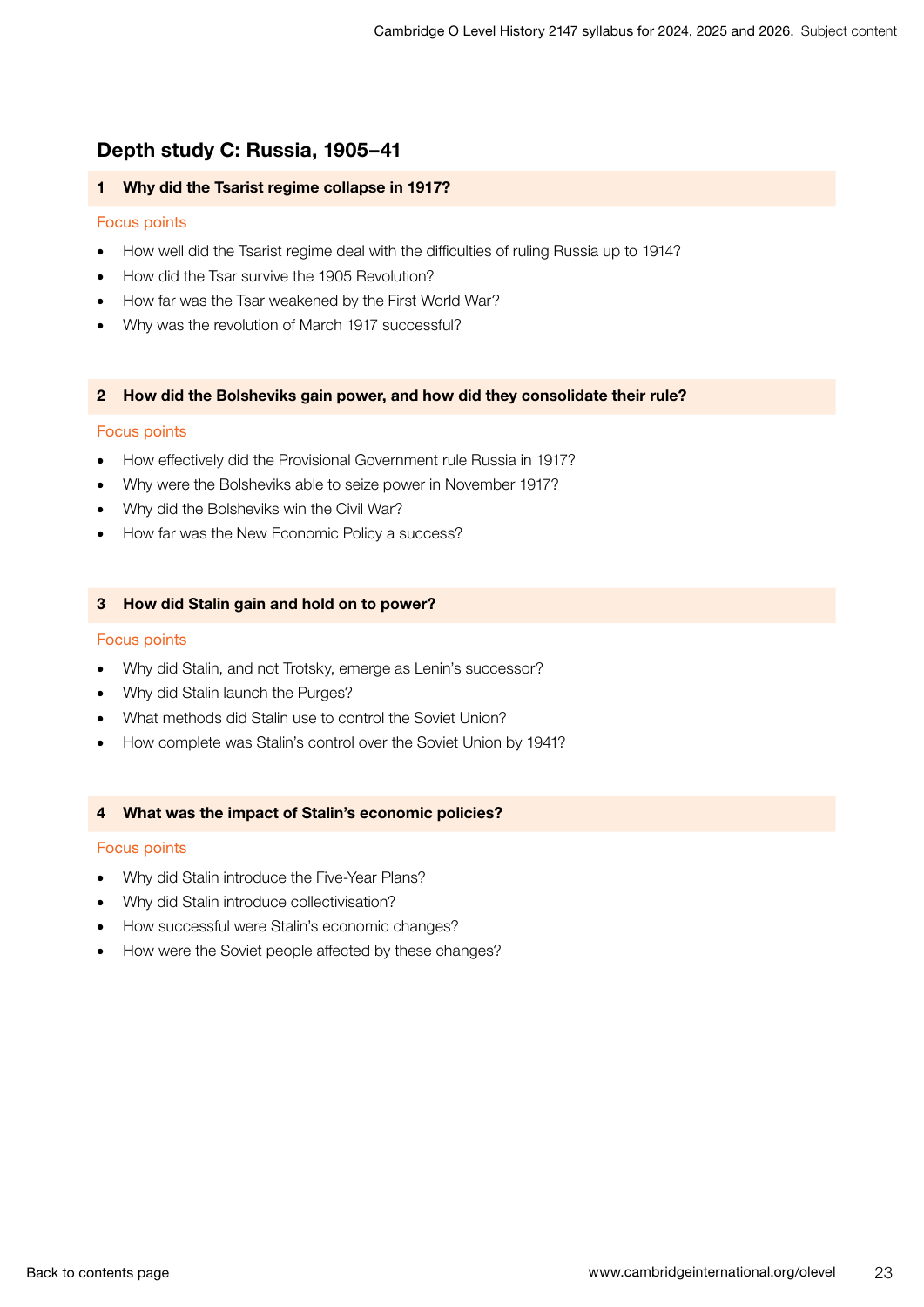- The main features of Tsarist rule and Russian society before the First World War:
	- the 1905 Revolution and its aftermath
	- attempts at reform
- The First World War and its impact on the Russian people
- The March Revolution of 1917
- The Provisional Government and the Soviets, the growing power of revolutionary groups
- Reasons for the failure of the Provisional Government
- The Bolshevik seizure of power, the role of Lenin
- The main features of Bolshevik rule, the Civil War and War Communism, and reasons for the Bolshevik victory
- The Kronstadt Rising and the establishment of the New Economic Policy
- Lenin's death and the struggle for power
- Reasons for Stalin's emergence as leader by 1928
- Stalin's dictatorship:
	- use of terror
	- the Purges
	- propaganda and official culture
	- Stalin's economic policies and their impact:
		- the modernisation of Soviet industry
		- the Five-Year Plans
		- collectivisation in agriculture
- **Life in the Soviet Union:** 
	- the differing experiences of social groups
	- ethnic minorities and women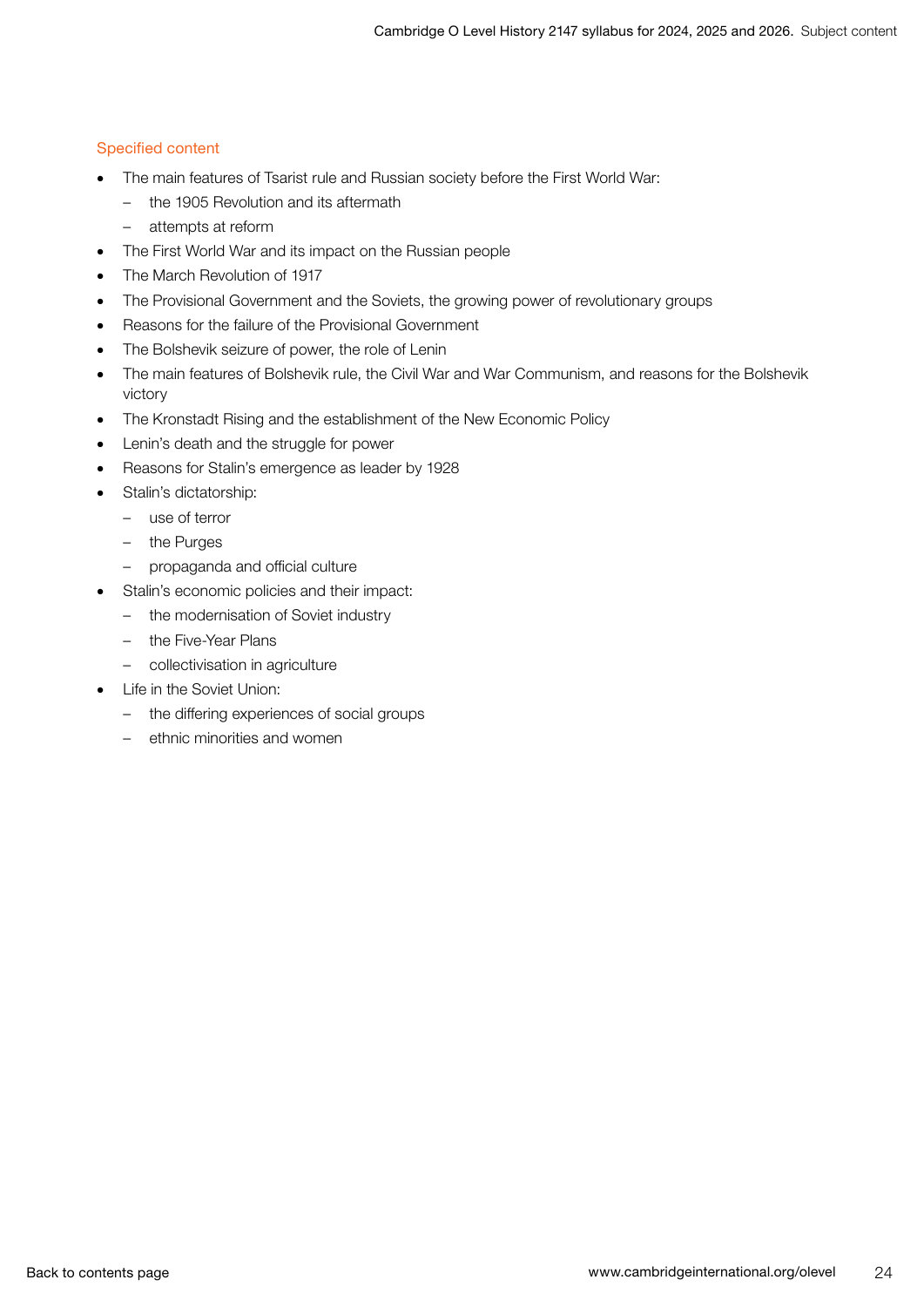### Depth study D: The United States, 1919–41

#### 1 How far did the US economy boom in the 1920s?

#### Focus points

- On what factors was the economic boom based?
- Why did some industries prosper while others did not?
- Why did agriculture not share in the prosperity?
- Did all Americans benefit from the boom?

#### 2 How far did US society change in the 1920s?

#### Focus points

- What were the 'Roaring Twenties'?
- How widespread was intolerance in US society?
- Why was Prohibition introduced, and then later repealed?
- How far did the roles of women change during the 1920s?

#### 3 What were the causes and consequences of the Wall Street Crash?

#### Focus points

- How far was speculation responsible for the Wall Street Crash?
- What impact did the Crash have on the economy?
- What were the social consequences of the Crash?
- Why did Roosevelt win the election of 1932?

#### 4 How successful was the New Deal?

#### Focus points

- What was the New Deal as introduced in 1933?
- How far did the character of the New Deal change after 1933?
- Why did the New Deal encounter opposition?
- Why did unemployment persist despite the New Deal?
- Did the fact that the New Deal did not solve unemployment mean that it was a failure?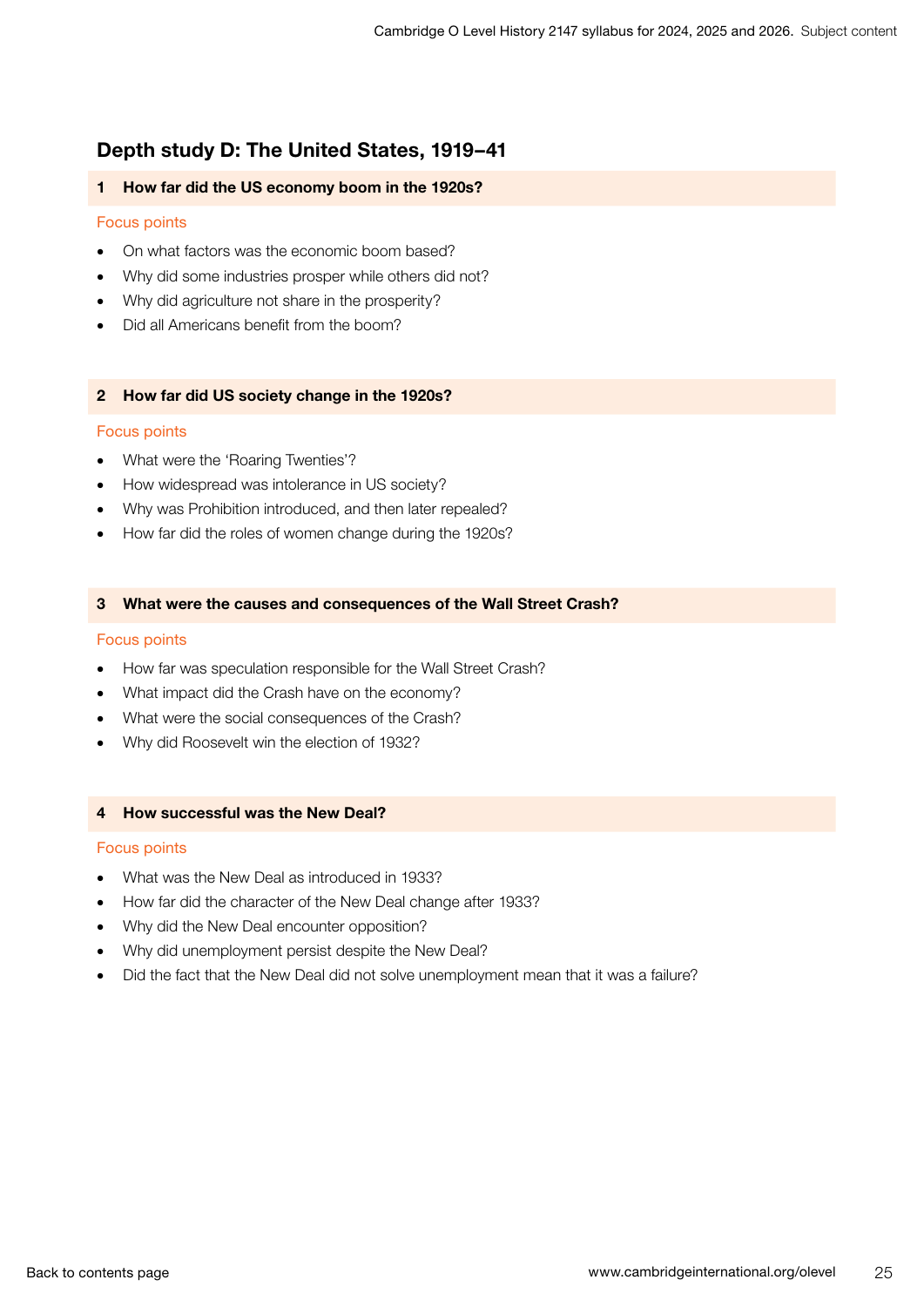- The expansion of the US economy during the 1920s:
	- government policies
	- mass production in industries for cars and other consumer goods
	- the fortunes of older industries
	- the development of credit and hire purchase
	- the decline of agriculture
- Weaknesses in the economy by the late 1920s
- Society in the 1920s:
	- the 'Roaring Twenties'
	- film and other media
	- Prohibition and gangsterism
	- restrictions on immigration, the 'Red Scare', religious intolerance
	- discrimination against Black Americans
	- the Ku Klux Klan
	- the changing roles of women
- The Wall Street Crash and its financial, economic and social effects
- The reaction of President Hoover to the Crash
- The presidential election of 1932; Hoover's and Roosevelt's programmes
- Roosevelt's inauguration and the 'Hundred Days'
- The New Deal legislation, the 'alphabet agencies' and their work, and the economic and social changes they caused
- Opposition to the New Deal:
	- the Republicans
	- the rich
	- business interests
	- the Supreme Court
	- radical critics like Huey Long
- The strengths and weaknesses of the New Deal programme in dealing with unemployment and the Depression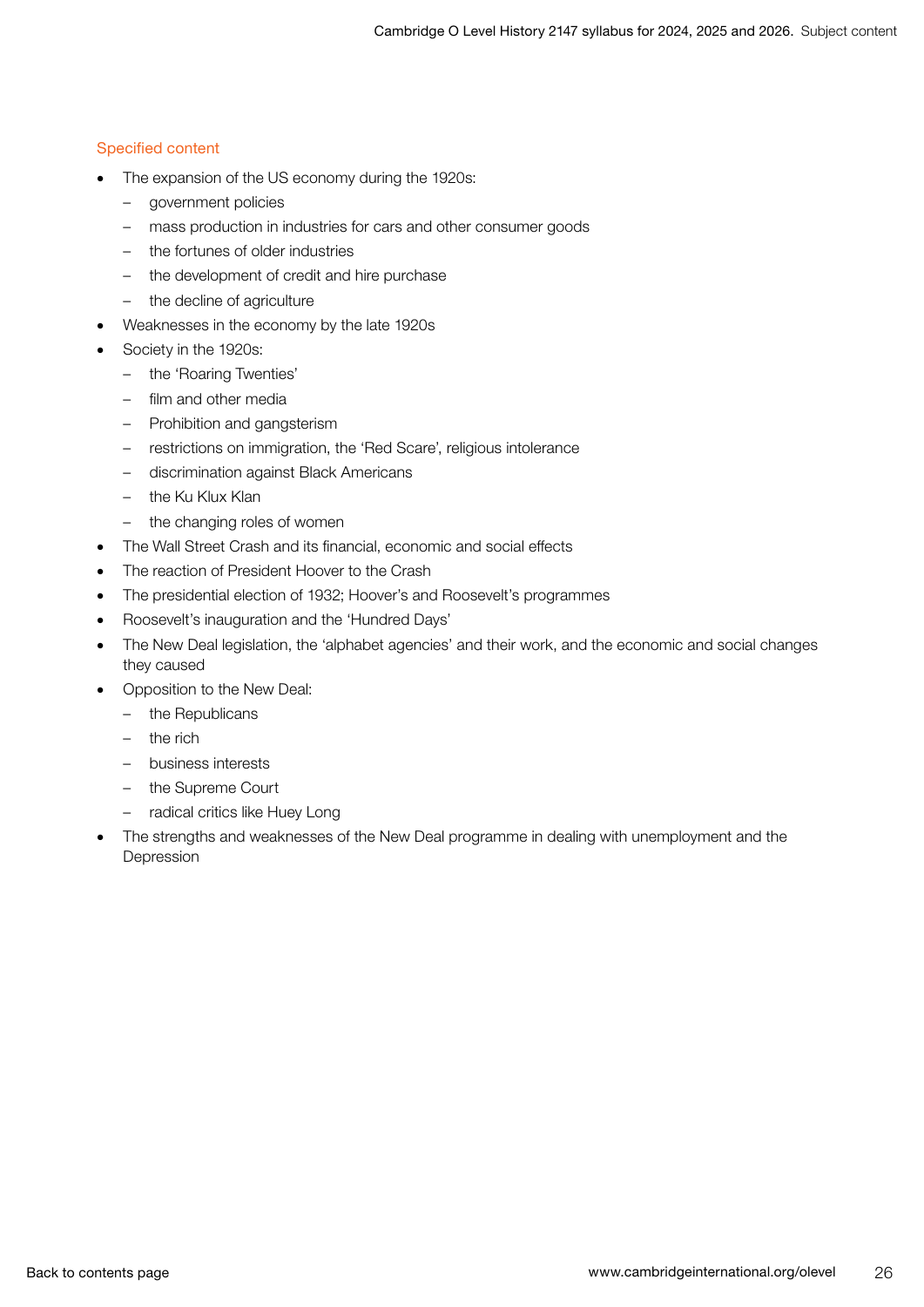### Depth study E: The Second World War in Europe and the Asia–Pacific, 1939–c.1945

#### 1 How did the Second World War in Europe develop?

#### Focus points

- To what extent had Nazi Germany gained control of Europe in 1940?
- Why was Germany unable to conquer Britain?
- Why did Hitler invade the Soviet Union in 1941?
- Why was the Battle of Stalingrad a turning point?

#### 2 How did the Second World War in the Asia–Pacific develop?

#### Focus points

- How did US–Japanese relationships deteriorate?
- How successful was the Japanese attack on Pearl Harbor?
- Why were the Japanese successful in the initial stages of the war?
- Why was the Battle of Midway a turning point?

#### 3 What was the impact of war on civilian populations in Europe and the Asia–Pacific?

#### Focus points

- What was the impact on civilians of the bombing of Britain (1940–41) and Germany (1943–45)?
- How did Japanese control impact on peoples' lives?
- What were the experiences of civilian populations in Nazi-occupied Europe?
- How effective were resistance movements in Europe and the Asia–Pacific?

#### 4 How did the Allies achieve victory over the Axis powers?

#### Focus points

- What was the importance of the Allied advance through Italy?
- Why was Nazi Germany on the point of collapse by April 1945?
- Why were the Allies able to achieve victory over Japan?
- How did the Allies consolidate their victories in Germany and Japan?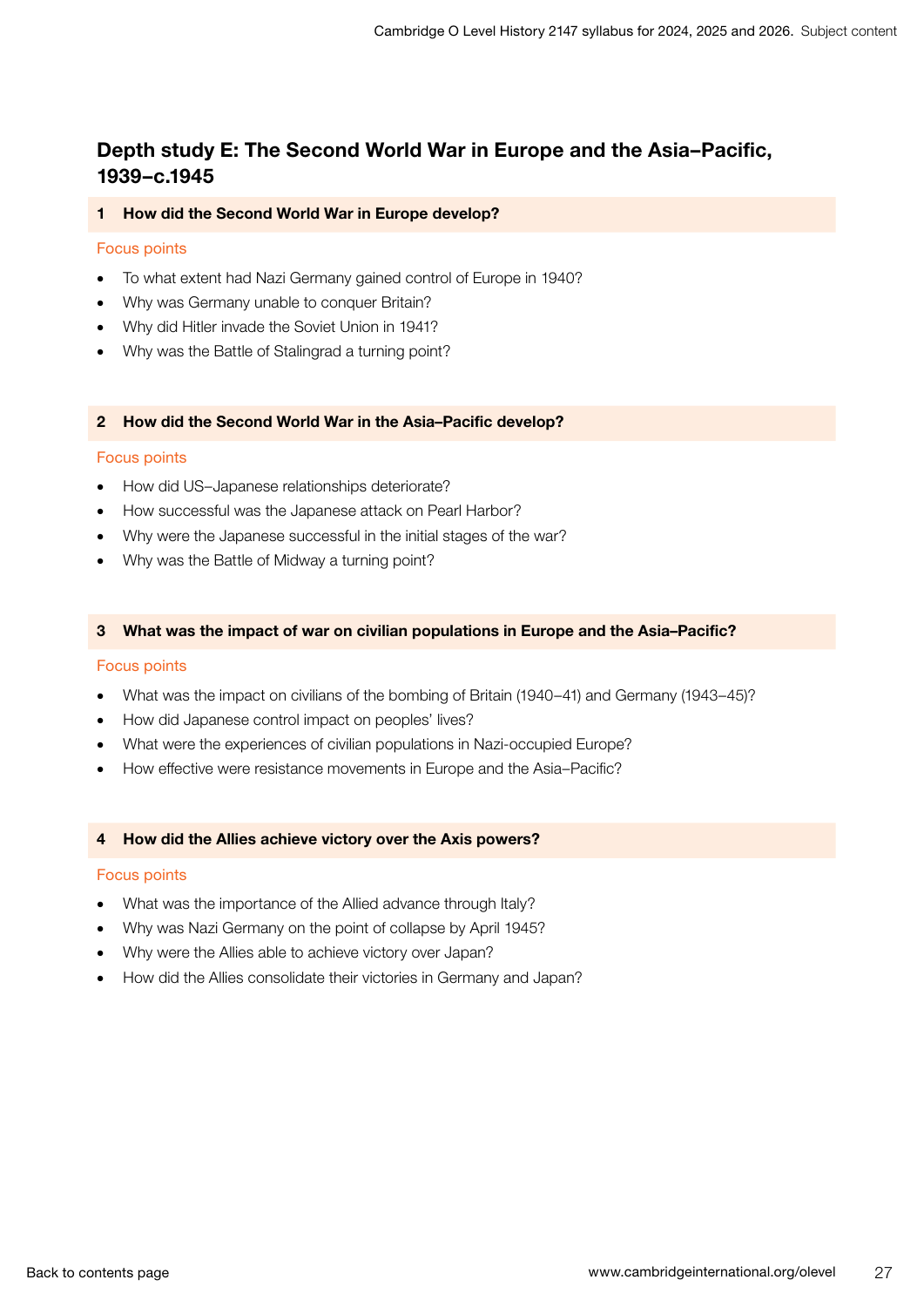- Extent of German conquest of Europe 1940:
	- invasion of and surrender of France; Vichy government in France
	- Dunkirk
	- German plans to invade Britain (Operation Sea Lion)
	- the Battle of Britain and its consequences
- Operation Barbarossa and initial Nazi successes
- German defeat at Stalingrad and its impact
- The reasons for the Japanese attack on Pearl Harbor and its consequences
- Reasons for initial Japanese military successes in Southeast Asia by early 1942:
	- Case study: Malaya and Singapore
- The Battle of Midway and its impact
- The impact of bombing on peoples' lives and morale in Europe:
	- the Blitz
	- Allied bombing of German cities
- The impact of Japanese control on people's lives:
	- Case study: Malaya and Singapore
- The impact of Nazi control in occupied Europe:
	- Case study: Poland, including circumstances leading to the Holocaust and its impact
- The methods and effectiveness of resistance movements in Malaya and in France
- The Allied invasion of Sicily and victory over German forces in Italy
- The collapse and surrender of Nazi Germany in 1945:
	- the D-Day landings and the advance to Germany
	- the Russian advance from the East
- The reasons for the defeat of Japan:
	- the battles of Guadalcanal and Okinawa
	- the US strategy of island-hopping
	- the bombing of Japan
	- the decision to use the atomic bomb and its consequences
- Consolidation of victory:
	- the Allied occupations and control of Germany and Japan
	- the war crimes trials in Nuremberg and Tokyo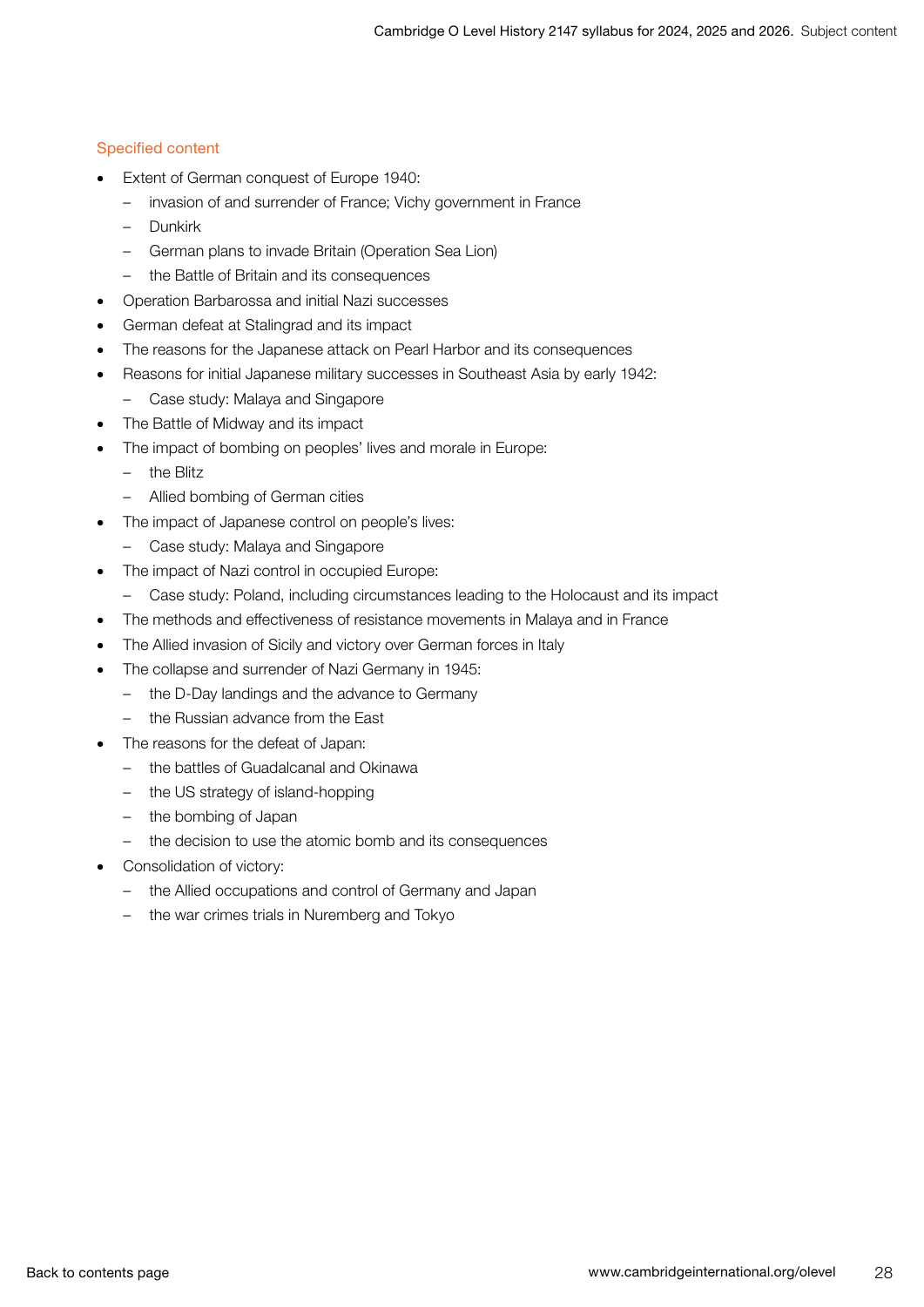# <span id="page-28-0"></span>4 Details of the assessment

# Paper 1 – Structured Questions

Written paper, 2 hours, 60 marks

This is a compulsory component.

The paper is an externally set assessment, marked by Cambridge.

Candidates answer two questions from Section A and one question from Section B.

Section A contains eight questions. Candidates answer any two questions. Four questions will be set from the nineteenth century Core content in Option A and four questions will be set from the twentieth century Core content in Option B. In each option, two questions will be set from key questions 1–3 and two questions will be set from key questions 4–6.

Section B contains two questions on each of the five depth studies. Candidates answer one question.

All questions in Section A and Section B are in the form of structured essays, split into three parts: (a), (b) and (c).

All questions test assessment objectives AO1 and AO2.

# Paper 2 – Document Questions

Written paper, 1 hour 45 minutes, 40 marks

This is a compulsory component.

The paper is an externally set assessment, marked by Cambridge.

Candidates answer one question on either the prescribed topic from the Core content in Option A or the prescribed topic from the Core content in Option B. Each question has five parts.

Each question includes a range of source material relating to the prescribed topic, with a maximum of seven sources per question. The five question parts are based on the source material provided.

Each question tests assessment objectives AO1 and AO3.

#### The prescribed topic changes in each exam series.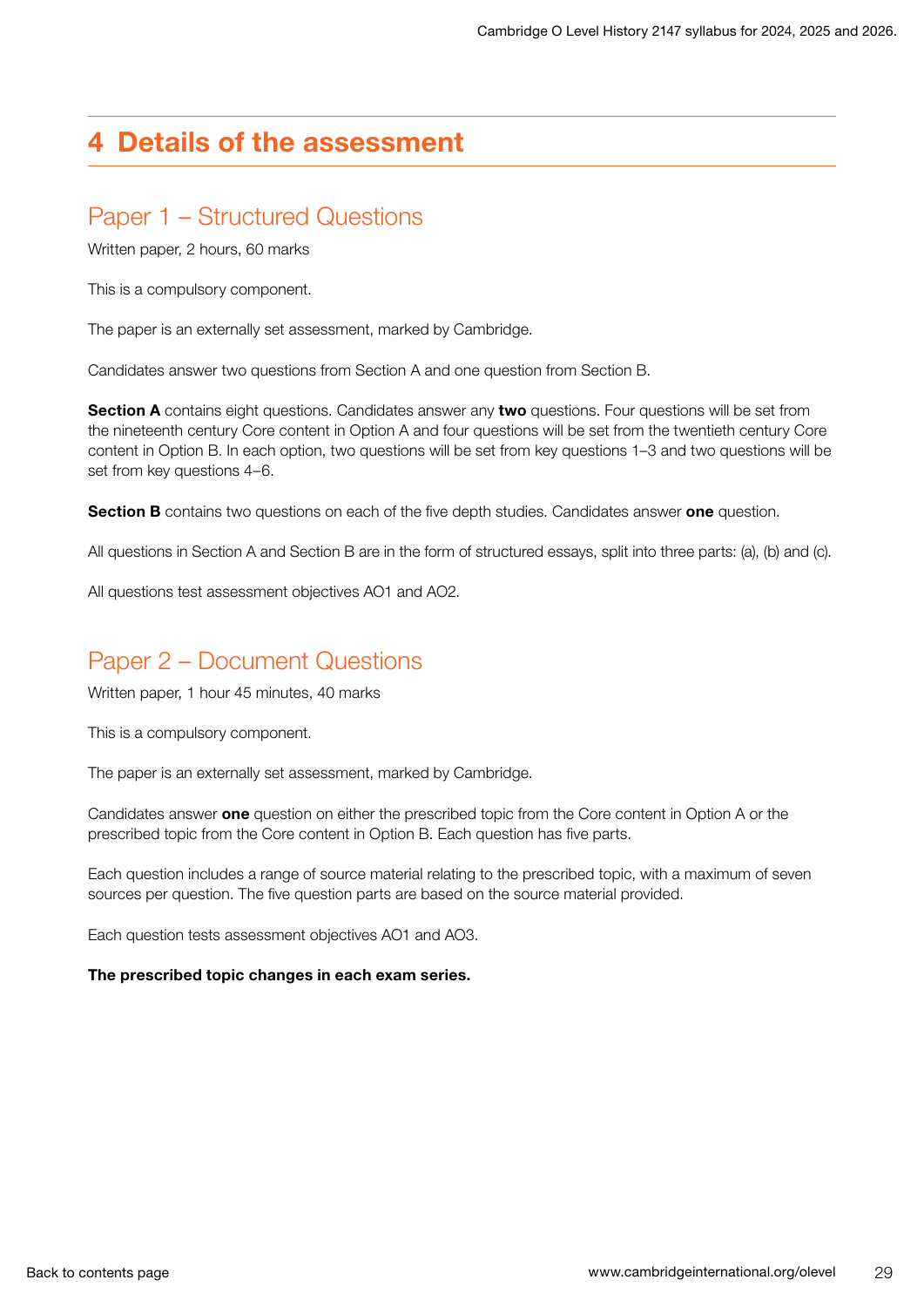#### For examination in 2024, the prescribed topics are:

Nineteenth century Core content (Option A):

- What caused the First World War? (*June exam*)
- Why, and with what effects, did nations gain and expand their overseas empires in the nineteenth century? (*November exam*)

Twentieth century Core content (Option B):

- How effectively did the United States contain the spread of communism? (*June exam*)
- Who was to blame for the Cold War? (*November exam*)

#### For examination in 2025, the prescribed topics are:

Nineteenth century Core content (Option A):

- How was Germany unified? (*June exam*)
- Why was there a civil war in the United States and what were its results? (*November exam*)

Twentieth century Core content (Option B):

- To what extent was the League of Nations a success? (*June exam*)
- How far was Hitler's foreign policy to blame for the outbreak of war in Europe in 1939? (*November exam*)

#### For examination in 2026, the prescribed topics are:

Nineteenth century Core content (Option A):

- Why was there a civil war in the United States and what were its results? (*June exa*m)
- How was Italy unified? (*November exam*)

Twentieth century Core content (Option B):

- Was the Treaty of Versailles fair? (*June exam*)
- How effectively did the United States contain the spread of communism? (*November exam*)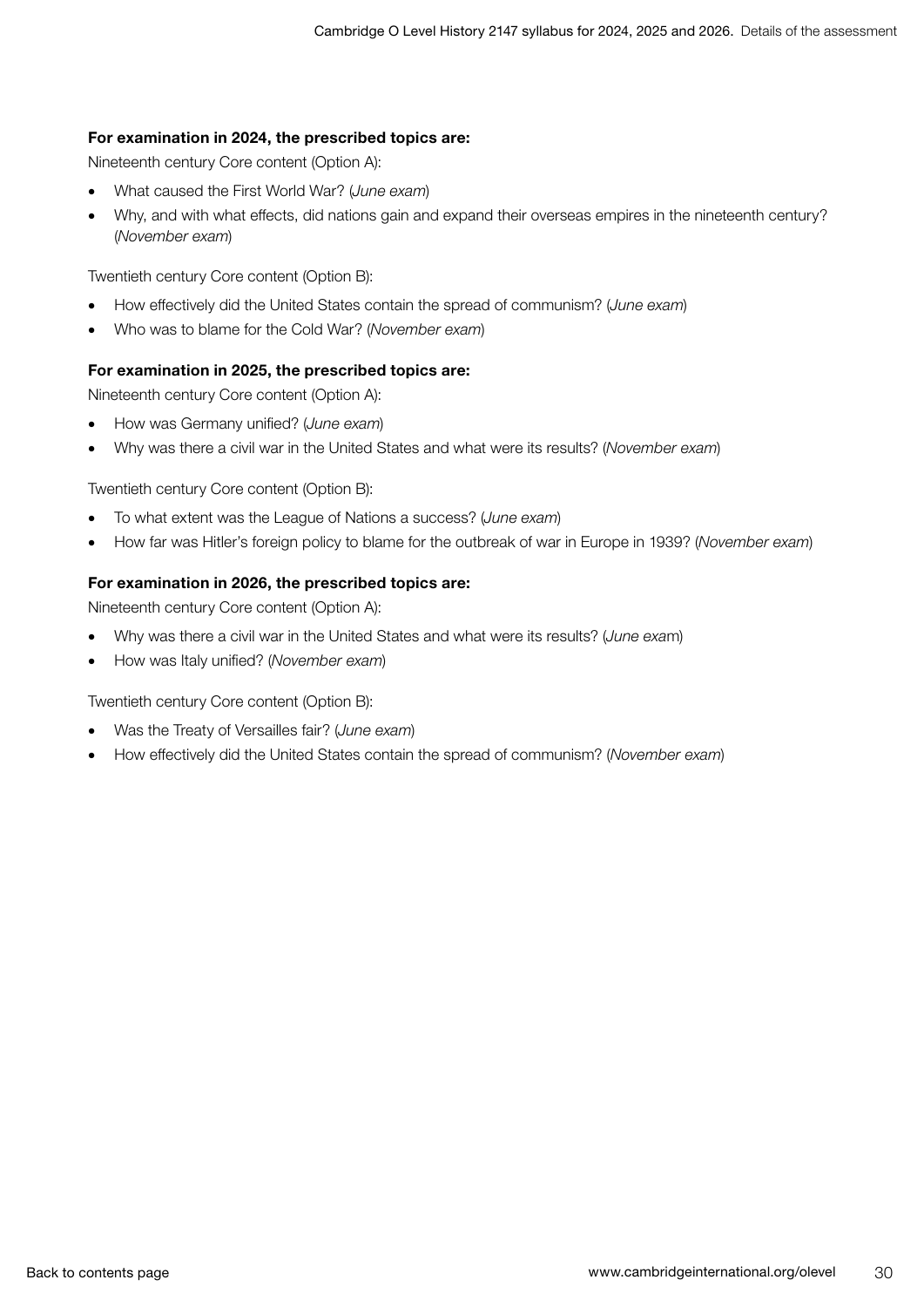# <span id="page-30-0"></span>Command words

Command words and their meanings help candidates know what is expected from them in the exams. The table below includes command words used in the assessment for this syllabus. The use of the command word will relate to the subject context.

| <b>Command word</b> | What it means                                                                                                                        |
|---------------------|--------------------------------------------------------------------------------------------------------------------------------------|
| <b>Describe</b>     | state the points of a topic / give characteristics and main features                                                                 |
| <b>Explain</b>      | set out purposes or reasons / make the relationships between things clear / say why<br>and/or how and support with relevant evidence |

Phrases such as 'How far do you agree…?' may also be seen in the assessment for this syllabus.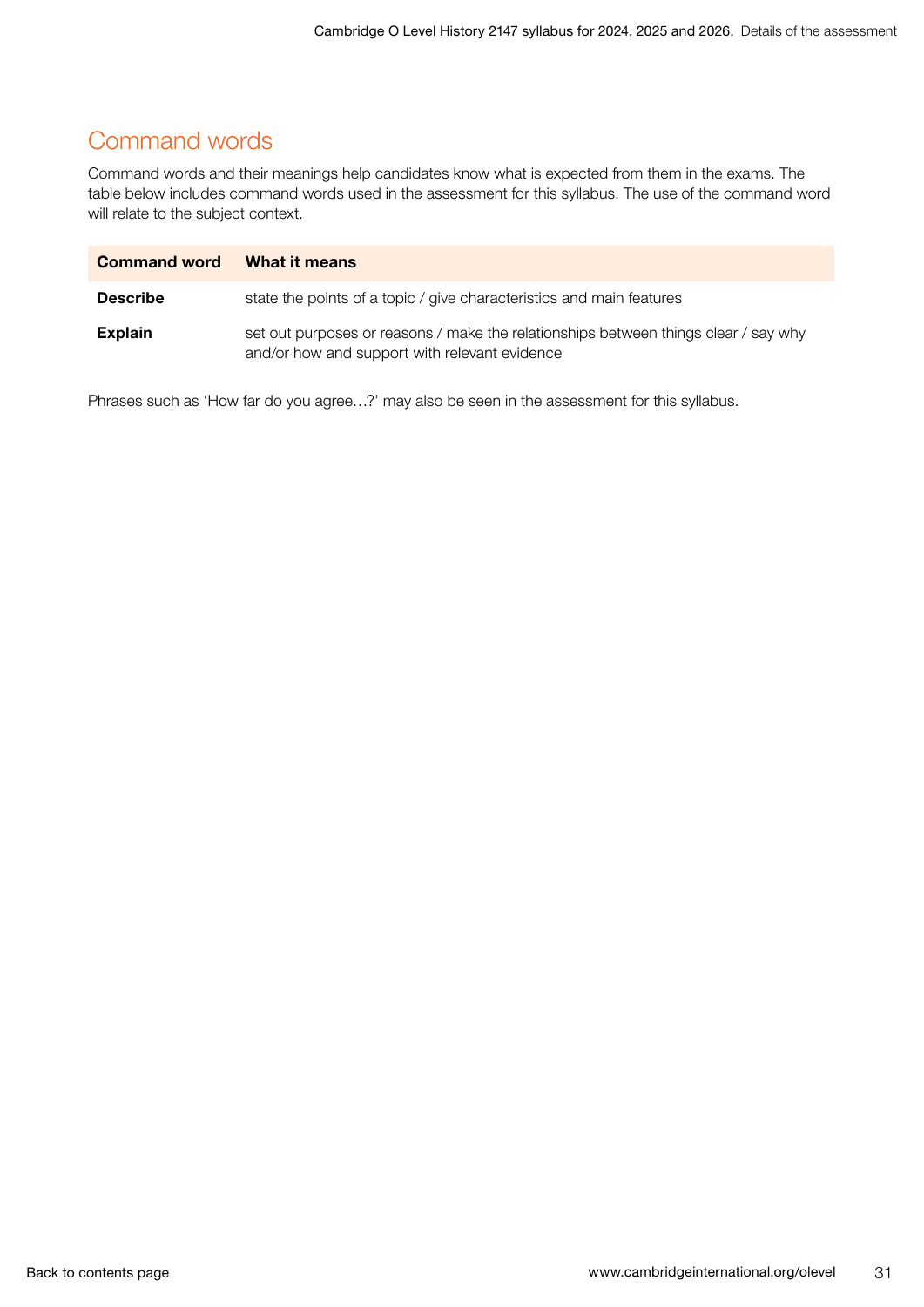# <span id="page-31-0"></span>5 What else you need to know

This section is an overview of other information you need to know about this syllabus. It will help to share the administrative information with your exams officer so they know when you will need their support. Find more information about our administrative processes at www.cambridgeinternational.org/eoguide

# Before you start

### Previous study

We do not expect learners starting this course to have previously studied History.

### Guided learning hours

We design Cambridge O Level syllabuses based on learners having about 130 guided learning hours for each subject during the course but this is for guidance only. The number of hours a learner needs to achieve the qualification may vary according to local practice and their previous experience of the subject.

### Availability and timetables

Cambridge O Levels are available to centres in administrative zones 3, 4 and 5.

You can enter candidates in the June and November exam series. You can view the timetable for your administrative zone at www.cambridgeinternational.org/timetables

Check you are using the syllabus for the year the candidate is taking the exam.

Private candidates can enter for this syllabus. For more information, please refer to the *Cambridge Guide to Making Entries*.

### Combining with other syllabuses

Candidates can take this syllabus alongside other Cambridge International syllabuses in a single exam series. The only exceptions are:

- Cambridge IGCSE History (0470)
- Cambridge IGSCE (9–1) History (0977)
- Cambridge IGCSE American History (0409) (for centres in the United States).
- syllabuses with the same title at the same level.

Cambridge O Level, Cambridge IGCSE™ and Cambridge IGCSE (9–1) syllabuses are at the same level.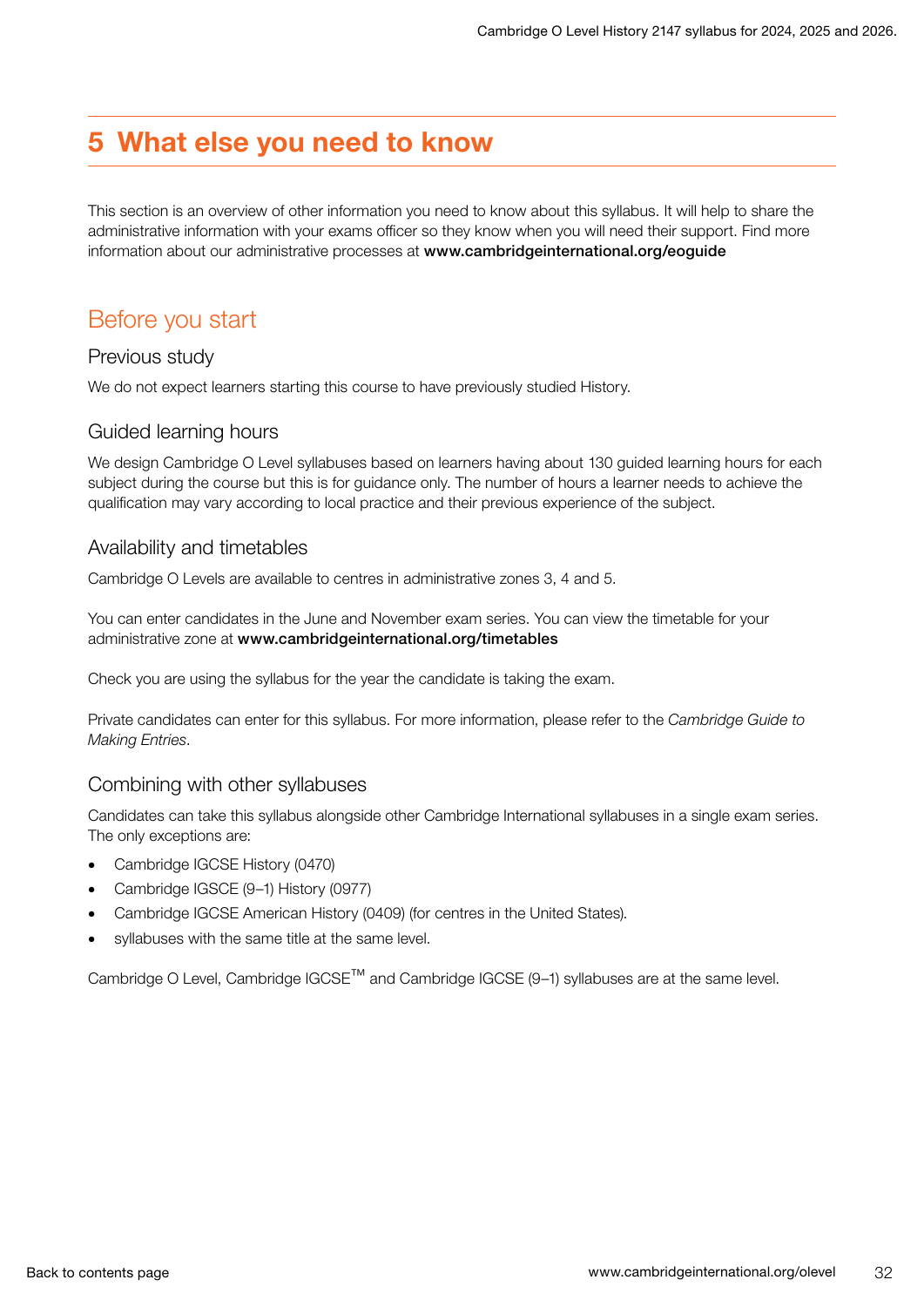# <span id="page-32-0"></span>Making entries

Exams officers are responsible for submitting entries to Cambridge International. We encourage them to work closely with you to make sure they enter the right number of candidates for the right combination of syllabus components. Entry option codes and instructions for submitting entries are in the *Cambridge Guide to Making Entries*. Your exams officer has a copy of this guide.

### Exam administration

To keep our exams secure, we produce question papers for different areas of the world, known as administrative zones. We allocate all Cambridge schools to one administrative zone determined by their location. Each zone has a specific timetable. Some of our syllabuses offer candidates different assessment options. An entry option code is used to identify the components the candidate will take relevant to the administrative zone and the available assessment options.

### Support for exams officers

We know how important exams officers are to the successful running of exams. We provide them with the support they need to make your entries on time. Your exams officer will find this support, and guidance for all other phases of the Cambridge Exams Cycle, at www.cambridgeinternational.org/eoguide

### Retakes

Candidates can retake the whole qualification as many times as they want to. Information on retake entries is at www.cambridgeinternational.org/entries

### Language

This syllabus and the related assessment materials are available in English only.

# Accessibility and equality

### Syllabus and assessment design

Cambridge International works to avoid direct or indirect discrimination in our syllabuses and assessment materials. We aim to maximise inclusivity for candidates of all national, cultural or social backgrounds and with other protected characteristics. In addition, the language and layout used are designed to make our materials as accessible as possible. This gives all learners the opportunity, as fairly as possible, to demonstrate their knowledge, skills and understanding and helps to minimise the requirement to make reasonable adjustments during the assessment process.

### Access arrangements

Access arrangements (including modified papers) are the principal way in which Cambridge International complies with our duty, as guided by the UK Equality Act (2010), to make 'reasonable adjustments' for candidates with special educational needs (SEN), disability, illness or injury. Where a candidate would otherwise be at a substantial disadvantage in comparison to a candidate with no SEN, disability, illness or injury, we may be able to agree pre-examination access arrangements. These arrangements help a candidate by minimising accessibility barriers and maximising their opportunity to demonstrate their knowledge, skills and understanding in an assessment.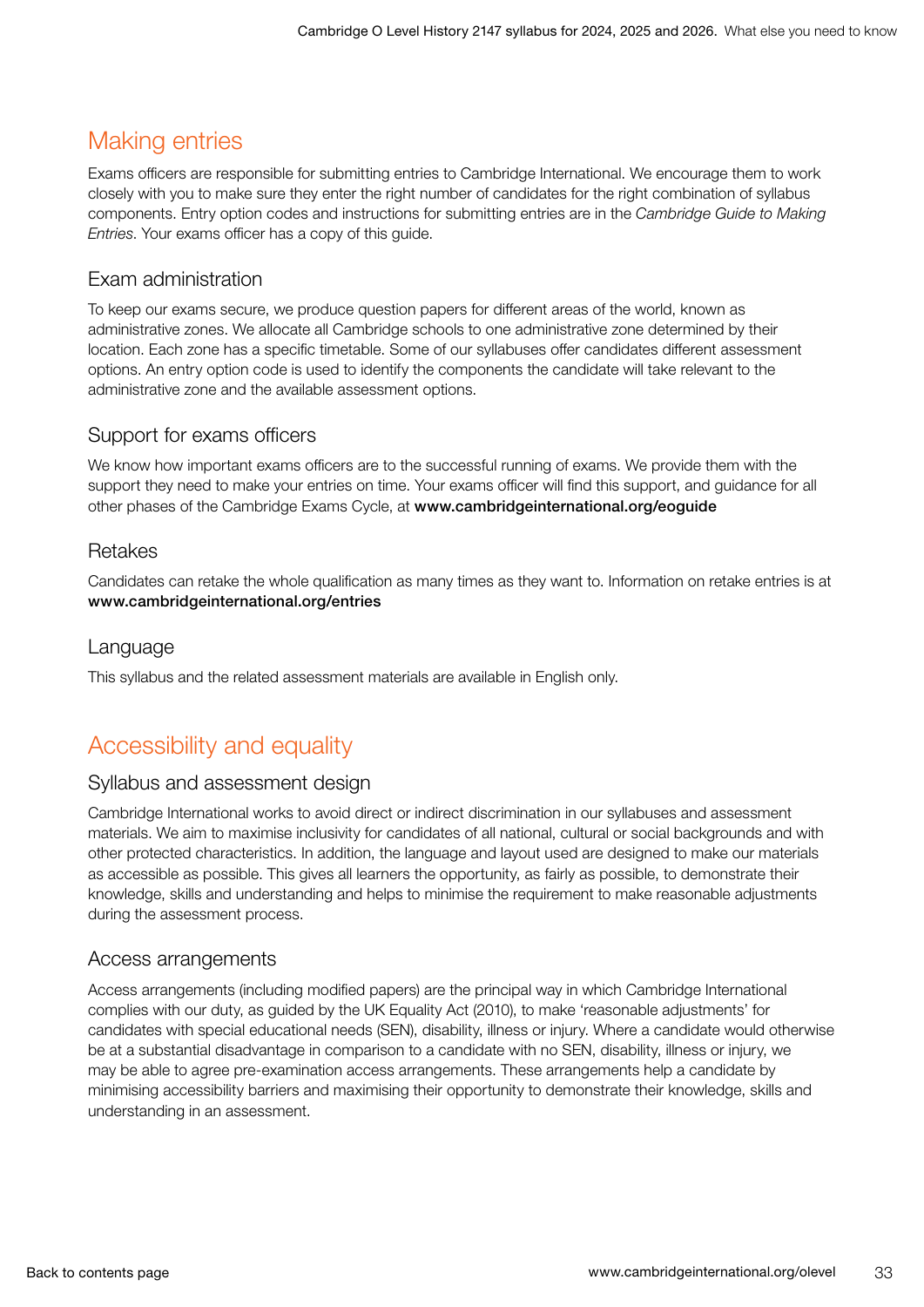#### <span id="page-33-0"></span>Important:

- Requested access arrangements should be based on evidence of the candidate's barrier to assessment and should also reflect their normal way of working at school; this is in line with *The Cambridge Handbook* www.cambridgeinternational.org/eoguide
- For Cambridge International to approve an access arrangement, we will need to agree that it constitutes a reasonable adjustment, involves reasonable cost and timeframe and does not affect the security and integrity of the assessment.
- Availability of access arrangements should be checked by centres at the start of the course. Details of our standard access arrangements and modified question papers are available in *The Cambridge Handbook* www.cambridgeinternational.org/eoguide
- Please contact us at the start of the course to find out if we are able to approve an arrangement that is not included in the list of standard access arrangements.
- Candidates who cannot access parts of the assessment may be able to receive an award based on the parts they have completed.

### After the exam

#### Grading and reporting

Grades A\*, A, B, C, D or E indicate the standard a candidate achieved at Cambridge O Level.

A\* is the highest and E is the lowest. 'Ungraded' means that the candidate's performance did not meet the standard required for grade E. 'Ungraded' is reported on the statement of results but not on the certificate.

In specific circumstances your candidates may see one of the following letters on their statement of results:

- Q (PENDING)
- X (NO RESULT).

These letters do not appear on the certificate.

On the statement of results and certificates, Cambridge O Level is shown as GENERAL CERTIFICATE OF EDUCATION (GCE O LEVEL).

### How students and teachers can use the grades

Assessment at Cambridge O Level has two purposes:

• to measure learning and achievement

The assessment:

- confirms achievement and performance in relation to the knowledge, understanding and skills specified in the syllabus, to the levels described in the grade descriptions.
- to show likely future success

The outcomes:

- help predict which students are well prepared for a particular course or career and/or which students are more likely to be successful
- help students choose the most suitable course or career.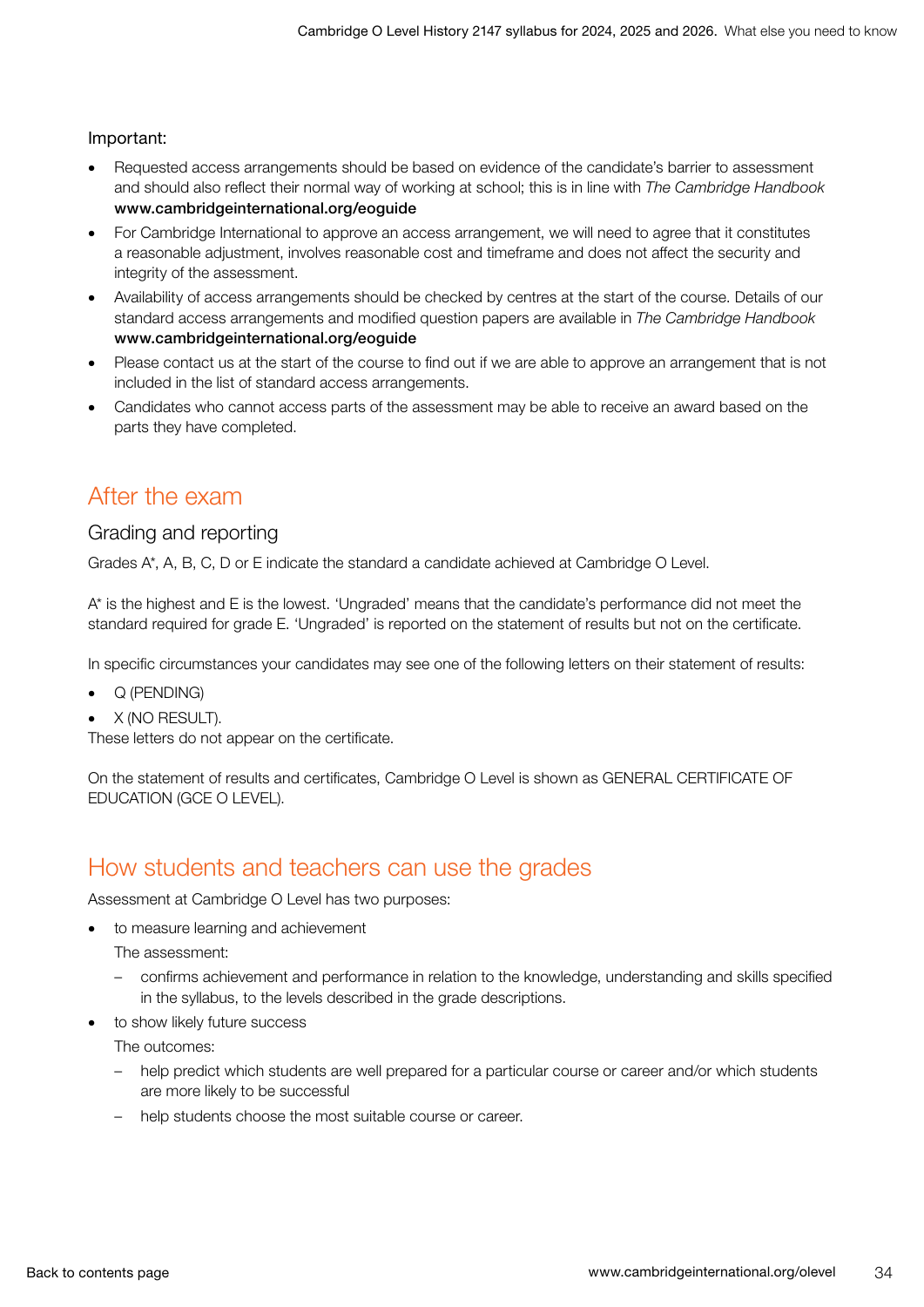# <span id="page-34-0"></span>Grade descriptions

Grade descriptions are provided to give an indication of the standards of achievement candidates awarded particular grades are likely to show. Weakness in one aspect of the examination may be balanced by a better performance in some other aspect.

Grade descriptions for Cambridge O Level History will be published after the first assessment of the syllabus in 2024. Find more information at www.cambridgeinternational.org/olevel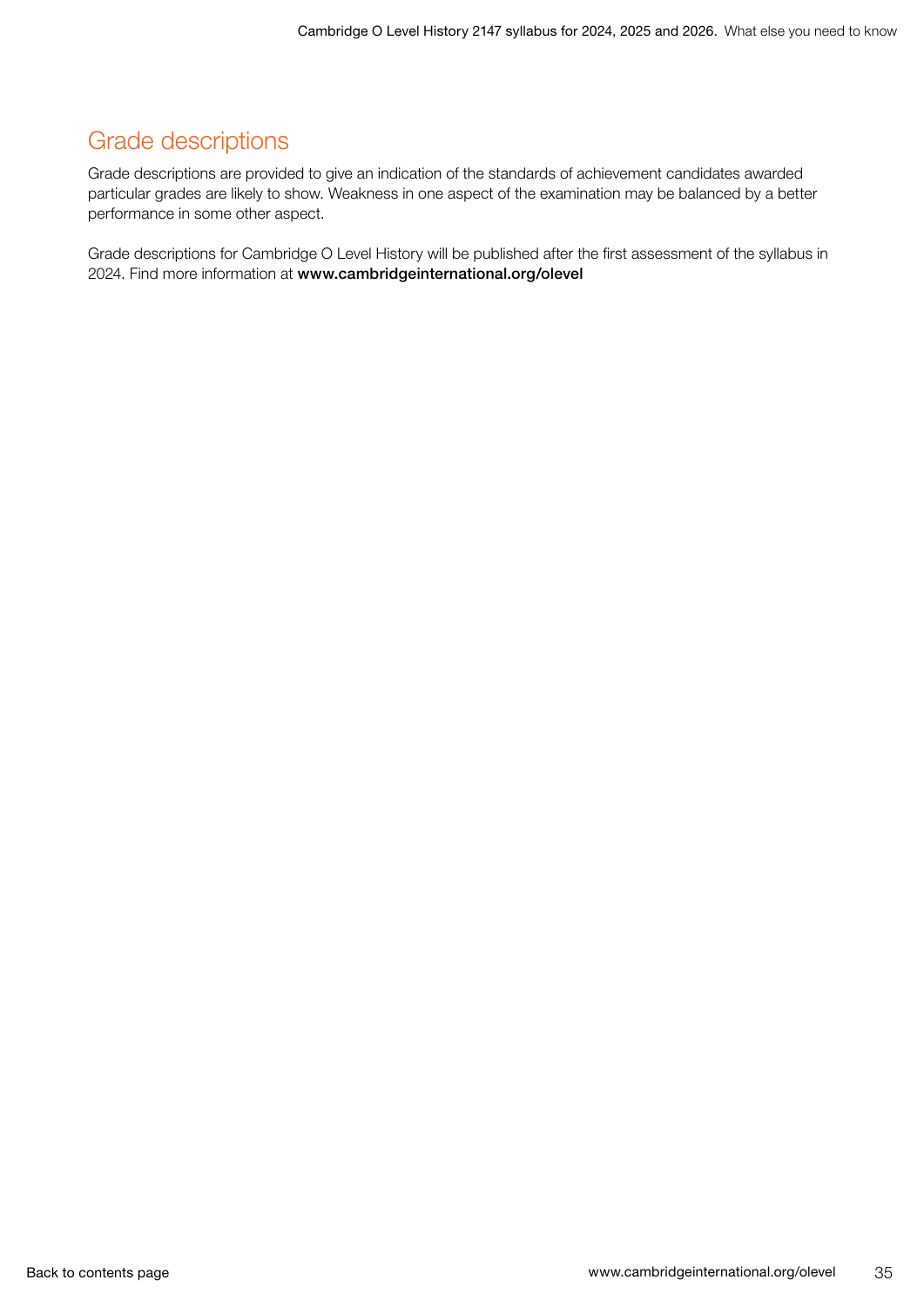# <span id="page-35-0"></span>Changes to this syllabus for 2024, 2025 and 2026

The syllabus has been reviewed and revised for first examination in 2024.

#### You must read the whole syllabus before planning your teaching programme.

| <b>Changes to syllabus content</b>                                        | Core content Option A key question 5 has been changed to<br>reduce the focus on European empires and include content on US<br>imperialism.<br>In Core content Option A key question 6, one focus point and the                                         |
|---------------------------------------------------------------------------|--------------------------------------------------------------------------------------------------------------------------------------------------------------------------------------------------------------------------------------------------------|
|                                                                           | specified content have been clarified.                                                                                                                                                                                                                 |
|                                                                           | Core content Option B key question 1 has been changed to focus<br>٠<br>on the Treaty of Versailles.                                                                                                                                                    |
|                                                                           | Core content Option B key questions 2 and 3 have been changed<br>٠<br>to improve the focus on the work of the League of Nations and its<br>consequences.                                                                                               |
|                                                                           | Minor clarifications have been made to other key questions in Core<br>٠<br>content Options A and B.                                                                                                                                                    |
|                                                                           | Depth study A key questions 1 and 2 have been changed to give<br>٠<br>greater focus on the non-European dimension of the conflict. One<br>focus point in key question 3 has been amended. More detail has<br>been provided in the specified content.   |
|                                                                           | One new depth study has been introduced: Depth study E: The<br>٠<br>Second World War in Europe and the Asia-Pacific, 1939-c.1945.                                                                                                                      |
|                                                                           | Three depth studies have been removed: China, c.1930-c.1990;<br>٠<br>South Africa, c.1940-c.1994; Israelis and Palestinians since 1945.<br>Centres wishing to continue studying these topic areas may use<br>them as centre-devised coursework topics. |
|                                                                           | Minor clarifications have been made to the remaining depth studies.<br>٠                                                                                                                                                                               |
|                                                                           | Some prescribed topics for Paper 2 have been changed. Please<br>٠<br>see section 4 of this syllabus for the prescribed topics for 2024,<br>2025 and 2026.                                                                                              |
| <b>Changes to assessment</b><br>(including changes to<br>specimen papers) | The Details of the assessment for Paper 1 have been updated.<br>٠<br>In each Core content option, two questions will be set from key<br>questions 1-3 and two questions will be set from key questions<br>$4 - 6.$                                     |
|                                                                           | The mark scheme levels for Paper 1 have been clarified.                                                                                                                                                                                                |
|                                                                           | Paper 2 has been reduced to 40 marks and to 1 hour 45 minutes in<br>duration.                                                                                                                                                                          |
|                                                                           | The number of sources has been reduced for each Core<br>content option.                                                                                                                                                                                |
|                                                                           | The number of questions has been reduced. Each Core content<br>option now has one question of five parts not six individual<br>questions.                                                                                                              |
|                                                                           | The specimen assessment materials, including mark schemes, for<br>papers 1 and 2 have been updated.                                                                                                                                                    |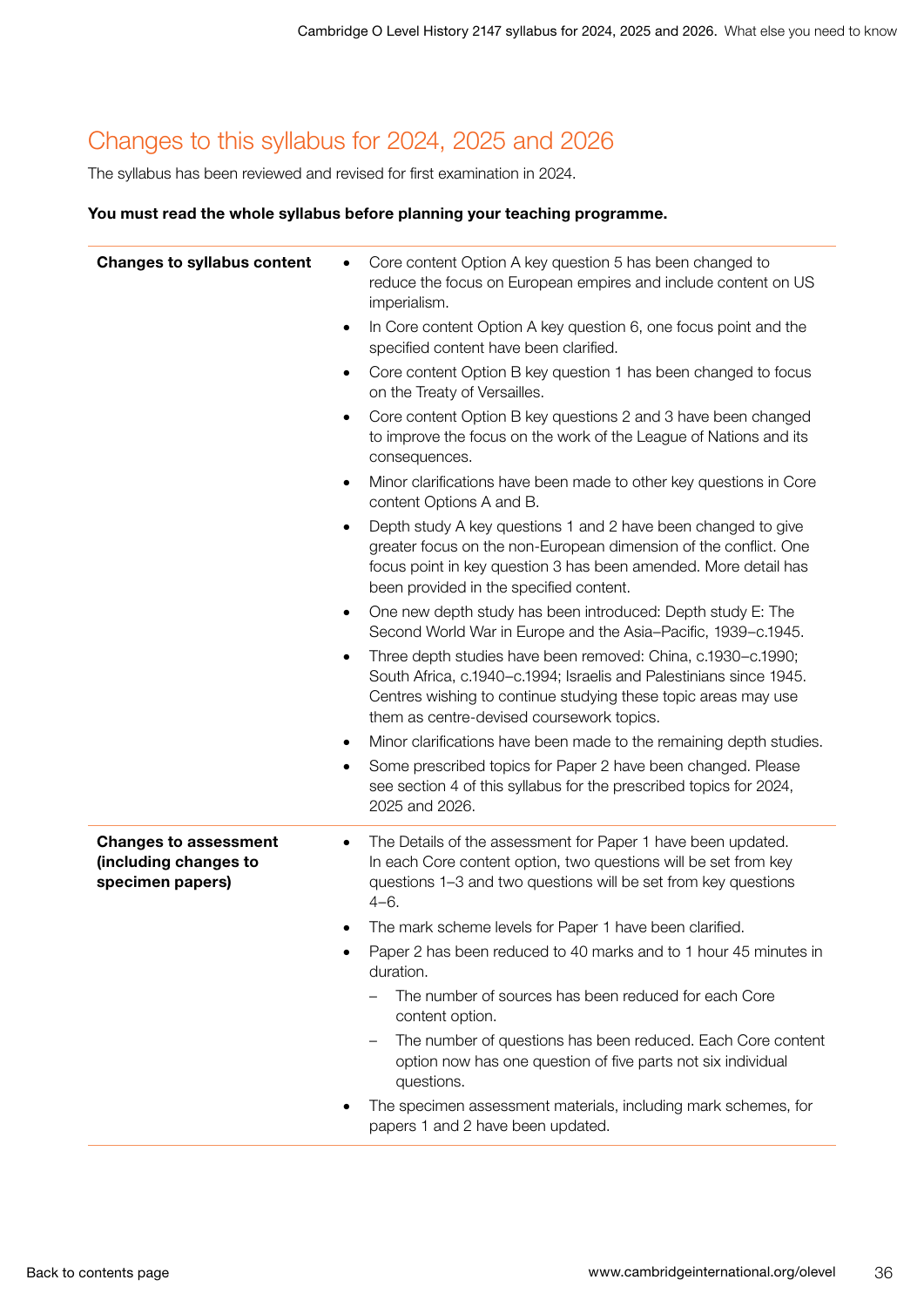$\boldsymbol{\theta}$ 

In addition to reading the syllabus, you should refer to the updated specimen assessment materials. The specimen papers will help your students become familiar with exam requirements and command words in questions. The specimen mark schemes explain how students should answer questions to meet the assessment objectives.

Any textbooks endorsed to support the syllabus for examination from 2024 are suitable for use with this syllabus.